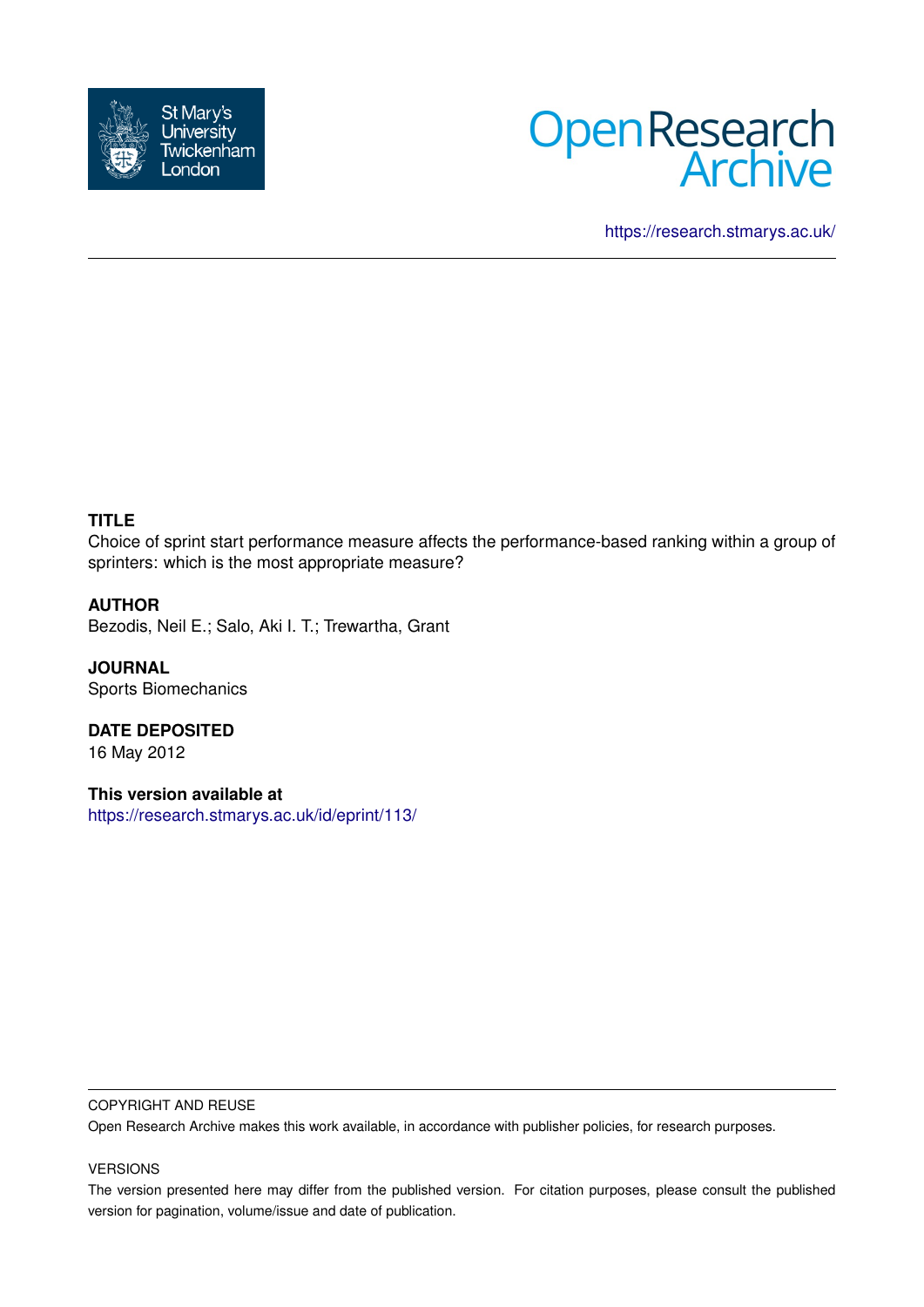Title: Choice of sprint start performance measure affects the performance-based ranking within a group of sprinters: which is the most appropriate measure?

Keywords: athletics, biomechanics, external power, measurement, sprinting.

Neil E. Bezodis<sup>a,b</sup>, Aki I. T. Salo<sup>a</sup>, Grant Trewartha<sup>a</sup>

<sup>a</sup>Sport, Health and Exercise Science, University of Bath, UK.

**bSchool of Human Sciences, St Mary's University College, Twickenham, UK.** 

Correspondence: N. E. Bezodis, School of Human Sciences, St Mary's University College, Waldegrave Road, Twickenham, London, UK. TW1 4SX. E-mail: bezodisn@smuc.ac.uk.

Acknowledgements: The authors are grateful to Mr Nick Lumley for his assistance with data collection, and to the coach and athletes for allowing data to be collected at their training sessions.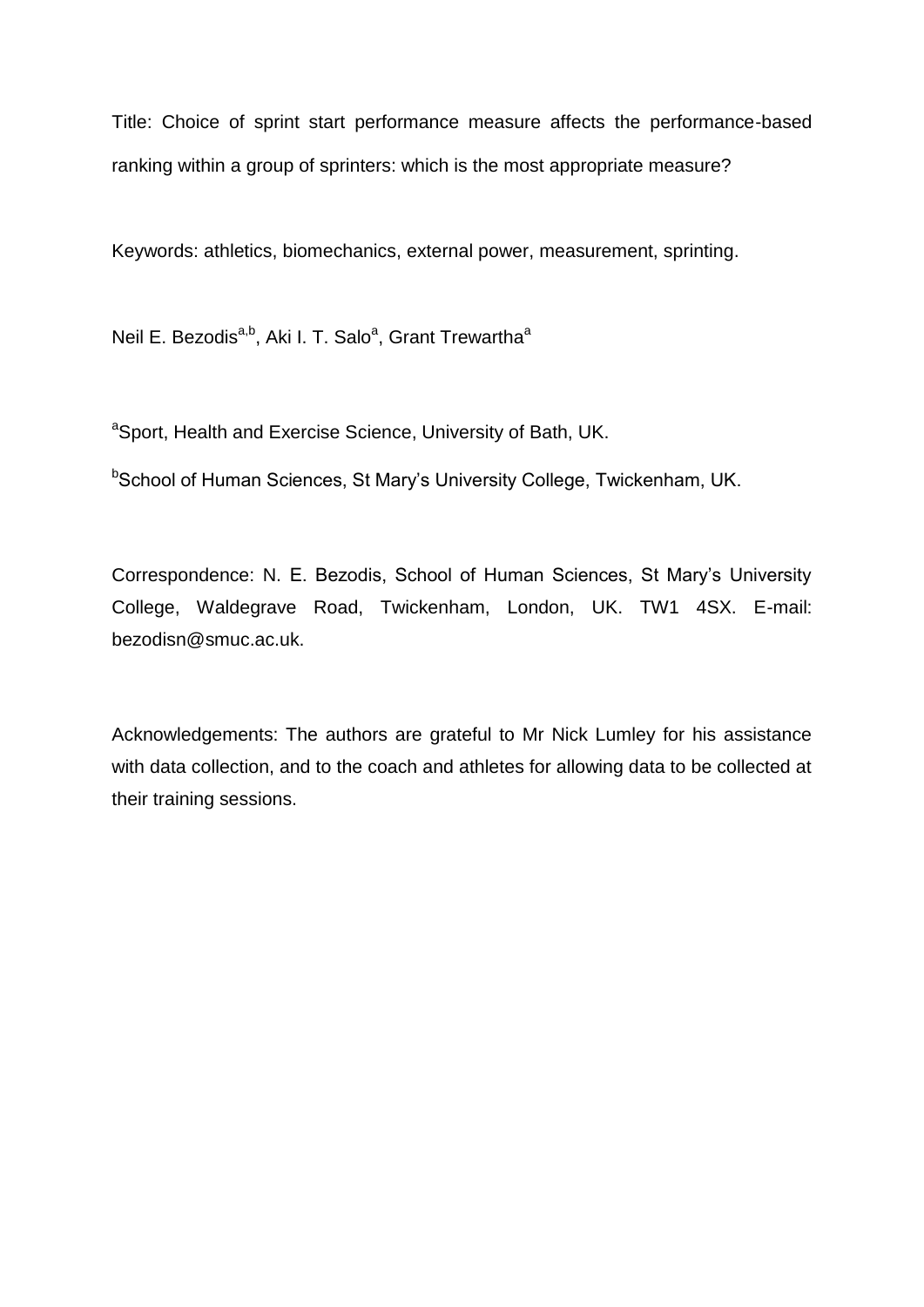#### **Abstract**

 Sprint start performance has previously been quantified using several different measures. This study aimed to identify whether different measures could influence the performance-based ranking within a group of 12 sprinters and if so, to identify the most appropriate measure. None of the ten performance measures ranked all sprinters in the same order; Spearman's rho correlations between different block phase measures ranged from 0.50 to 0.94, and between block phase measures and those obtained beyond block exit from 0.66 to 0.85. Based on consideration of what each measure quantifies, normalised average horizontal external power was identified as the most appropriate, incorporating both block velocity and the time spent producing this velocity. The accuracy with which these data could be obtained in an externally valid field setting was assessed against force platform criterion data. 13 For an athlete producing  $678 \pm 40$  W of block power, a carefully set-up manual high- speed video analysis protocol produced systematic and random errors of +5 W and ± 24 W, respectively. Since the choice of performance measure could affect the conclusions drawn from a technique analysis, for example the success of an intervention, it is proposed that external power is used to quantify start performance.

198 words.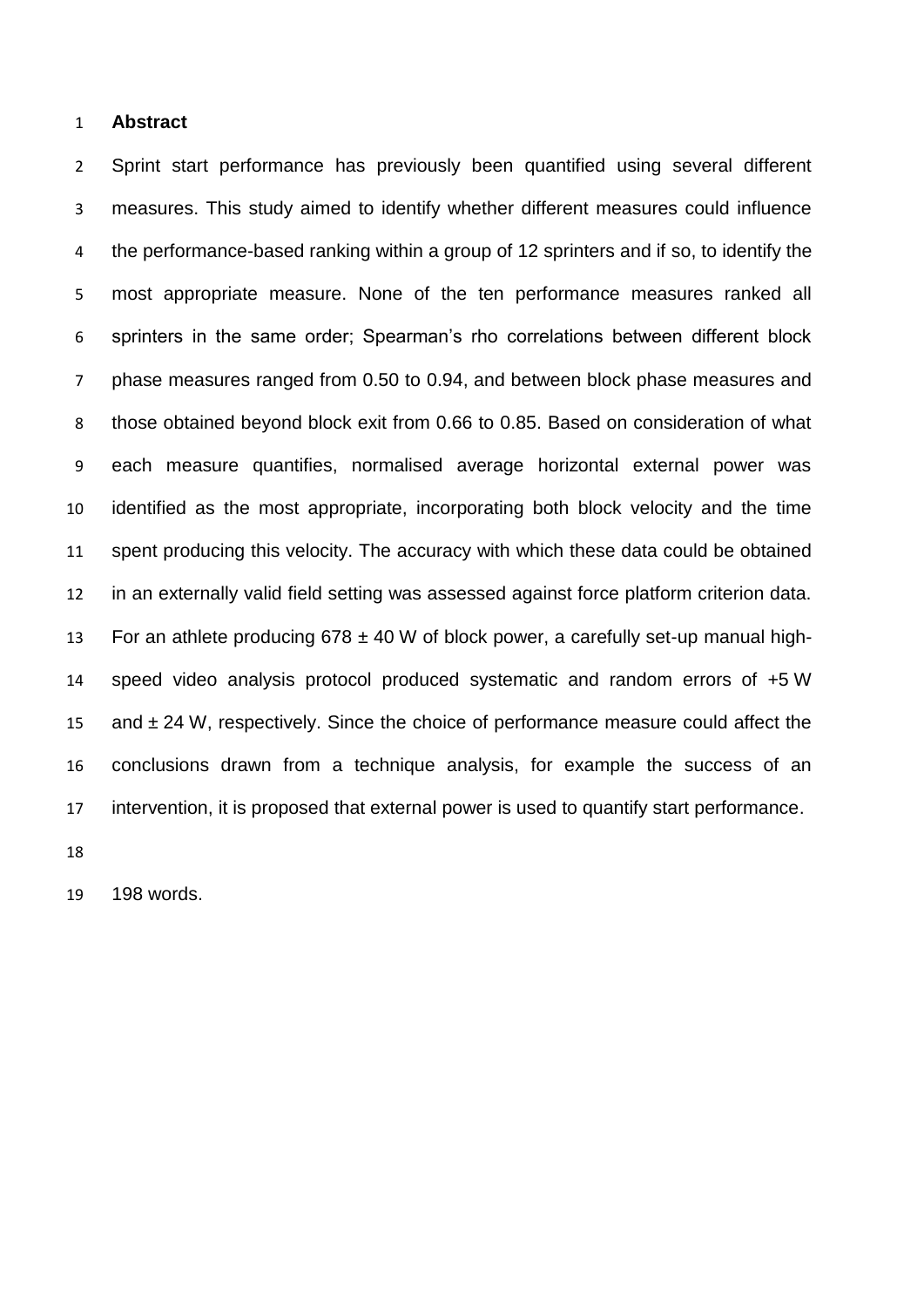#### **Introduction**

 Successful performance in any sprint event is evaluated based on an ability to cover a specific distance in the least possible time. However, when analysing a discrete part of a sprint such as the start the exact definition of success is less clear. For example, it is difficult to objectively determine whether reaching a specific distance (e.g. 5 m) earlier or reaching this distance slightly later but with a greater instantaneous velocity represents better performance. This may partly explain why several different performance measures have been used in previous sprint start research.

 The most commonly used measure of sprint start performance is block velocity (e.g. Henry, 1952; Baumann, 1976; Vagenas and Hoshizaki, 1986; Mero, 1988; Mero and Komi, 1990; Guissard et al., 1992; Schot and Knutzen, 1992; Mendoza and Schöllhorn, 1993; Mero et al., 2006). This quantifies the horizontal velocity of a sprinter's centre of mass (CM) at the instant of block exit, and accurate values are typically calculated from horizontal force data via calculation of impulses. As shown in Table 1, previous studies using force transducers in or under the blocks have reported considerable variation in block velocities, even within sub-groups of relatively homogenous overall ability levels.

\*\*\*\*Table 1 near here\*\*\*\*

 Other widely adopted measures (often used concurrently with block velocity) include the time taken to reach a specific distance (e.g. Henry, 1952; Mero et al., 1983; Vagenas and Hoshizaki, 1986; Schot and Knutzen, 1992; Mendoza and Schöllhorn,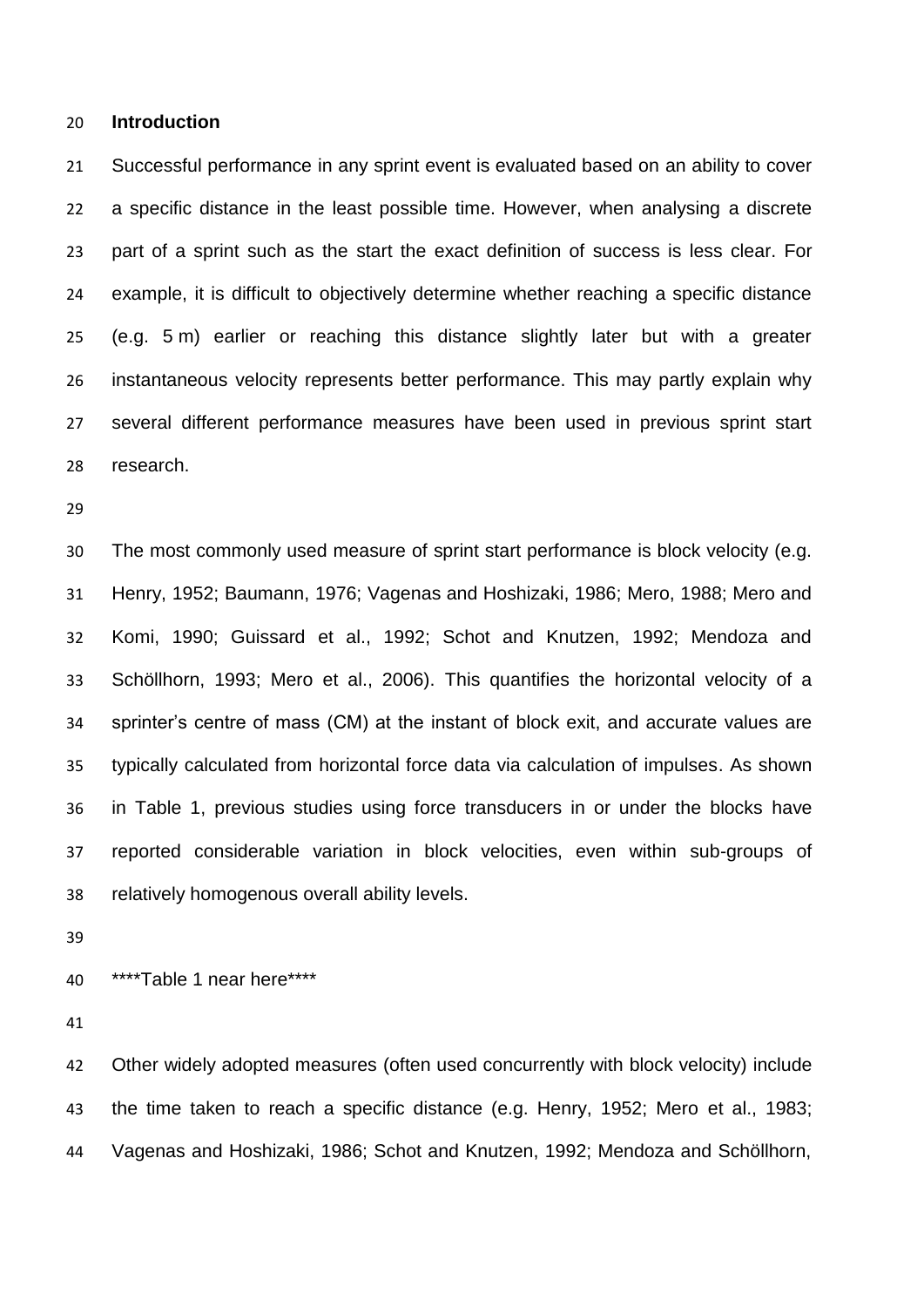1993; Mero et al., 2006), the instantaneous velocity at a specific distance (e.g. Schot and Knutzen, 1992; Salo and Bezodis, 2004), or the instantaneous velocity at a specific event such as first-step toe-off (e.g. Mero, 1988; Mero and Komi, 1990; Schot and Knutzen, 1992). Where velocity or time measures have been recorded at specific distances, the distances used have varied widely, from 2.29 m to 45.72 m (2.5 yards to 50 yards). A small number of studies have also reported other measures of performance such as peak block phase acceleration (Baumann, 1976), average block phase acceleration (Payne and Blader, 1971; Gagnon, 1978; van Coppenolle et al., 1989; Guissard et al., 1992) and average block phase power (Cavagna et al., 1965; Mero et al., 1983; Mendoza and Schöllhorn, 1993). Despite using sprinters of relatively similar ability levels, the block phase power values reported in these three studies did not clearly correspond to each other. This may have been due to the use of different methods for calculating power, as there are numerous 'types' of energy that can be incorporated when quantifying power (Winter, 1978; Willems et al., 1995). The aim of a sprint is to translate the body over a specific horizontal distance in the shortest time (i.e. each sprinter must perform a specific amount of horizontal external work in the least possible time). Therefore, an ability to produce horizontal external power (i.e. to translate the CM horizontally relative to the environment in a short period of time) appears to be a potentially useful measure of block phase performance despite having been largely overlooked in recent sprint start literature.

 The use of different performance measures may be a reason why some experimental block phase studies have reported seemingly conflicting results. For example, Mendoza and Schöllhorn (1993) implemented an experimental intervention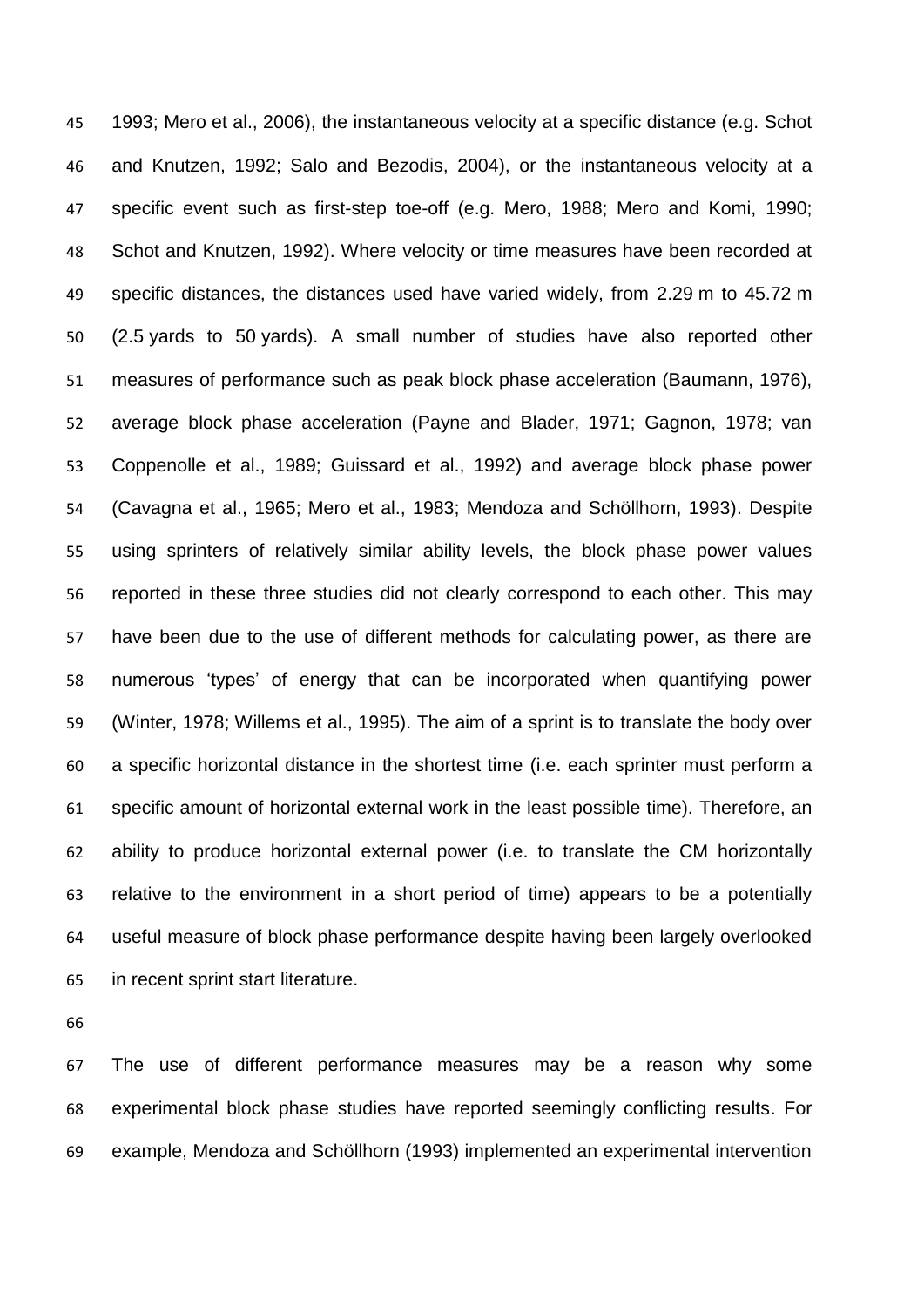to 'set' position kinematics and reported two main measures of performance (block velocity and time to 10 m). Only three of the sprinters increased their block velocity following the intervention, with three experiencing a decrease and one no change. Whilst the logical conclusion would therefore have been that their intervention was beneficial for less than half of the cohort, alternative performance data suggested otherwise since the interventions reduced the time it took for all but one of the sprinters to reach 10 m. The results of Mendoza and Schöllhorn (1993) therefore highlight an important issue – the choice of performance measure can potentially affect the conclusions reached in research focussing on sprint start technique and performance.

 Whilst it appears that the use of markedly different performance measures (e.g. block velocity and time taken to reach 10 m) could influence the perceived performance success, it is not clear whether such a conflict exists when using less diverse variables such as those determined solely from the block phase (e.g. block velocity, average block acceleration, average block power). Furthermore, if the choice of performance measure does influence the identification of trials or sprinters associated with higher levels of performance, it is important that a single optimal performance measure is determined so that an objective quantification of performance can be achieved. It is also important that this variable can be obtained to a sufficient level of accuracy in an externally valid applied setting where force data are unavailable so that high performance data can be confidently collected and analysed. The aim of this study was therefore to determine whether the choice of performance measure influences the performance-based ranking of a group of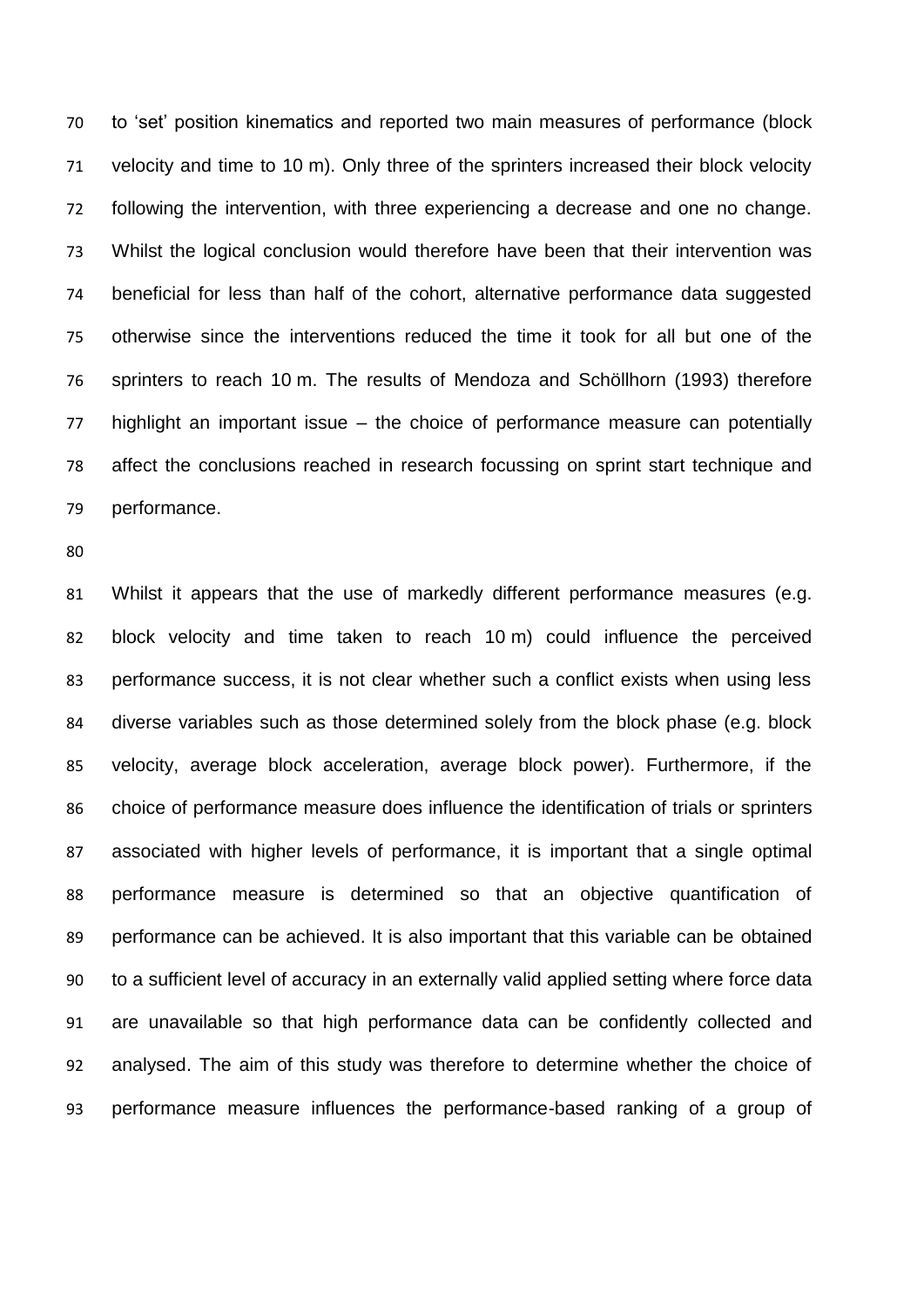sprinters, and if so, to determine the most appropriate and objective measure of performance, assessing the accuracy with which it can be quantified in the field.

## **Methods**

### *Participants and Procedures*

 Following protocol approval from the Local Research Ethics Committee, 12 100 university-level male sprinters (mean  $\pm$  s: height = 1.78  $\pm$  0.05 m, mass = 72.4  $\pm$ 101 8.5 kg, age =  $21 \pm 4$  years, 100 m personal best =  $11.30 \pm 0.42$  s) provided written informed consent for data to be collected at their normal indoor sprint start training sessions just prior to the competition phase of the indoor season. After coach- directed warm-ups, all 12 sprinters completed a series of three maximal effort sprints to 30 m commencing from starting blocks. Each sprinter adjusted the blocks according to their personal preference, and wore their own spiked shoes. Each sprint was initiated by the sprinters' coach, who provided standard '*on your marks*' and '*set*' commands. The coach then pressed a custom designed trigger button to provide the auditory start signal through a sounder device, and simultaneous signals were sent to initiate data collection with a high-speed camera and a Laser Distance Measurement (LDM) device. After each trial, sprinters were allowed their normal recovery (approximately 8-10 minutes).

*Data collection*

115 A high-speed digital video camera (Motion Pro®, HS-1, Redlake, USA) was mounted on a tripod, 8.00 m away from the centre of the running lane, with the lens centre 1.00 m above the ground and directly in line with the start line. An area of 2.00 m horizontally by 1.60 m vertically was calibrated with its mid-point at the start line at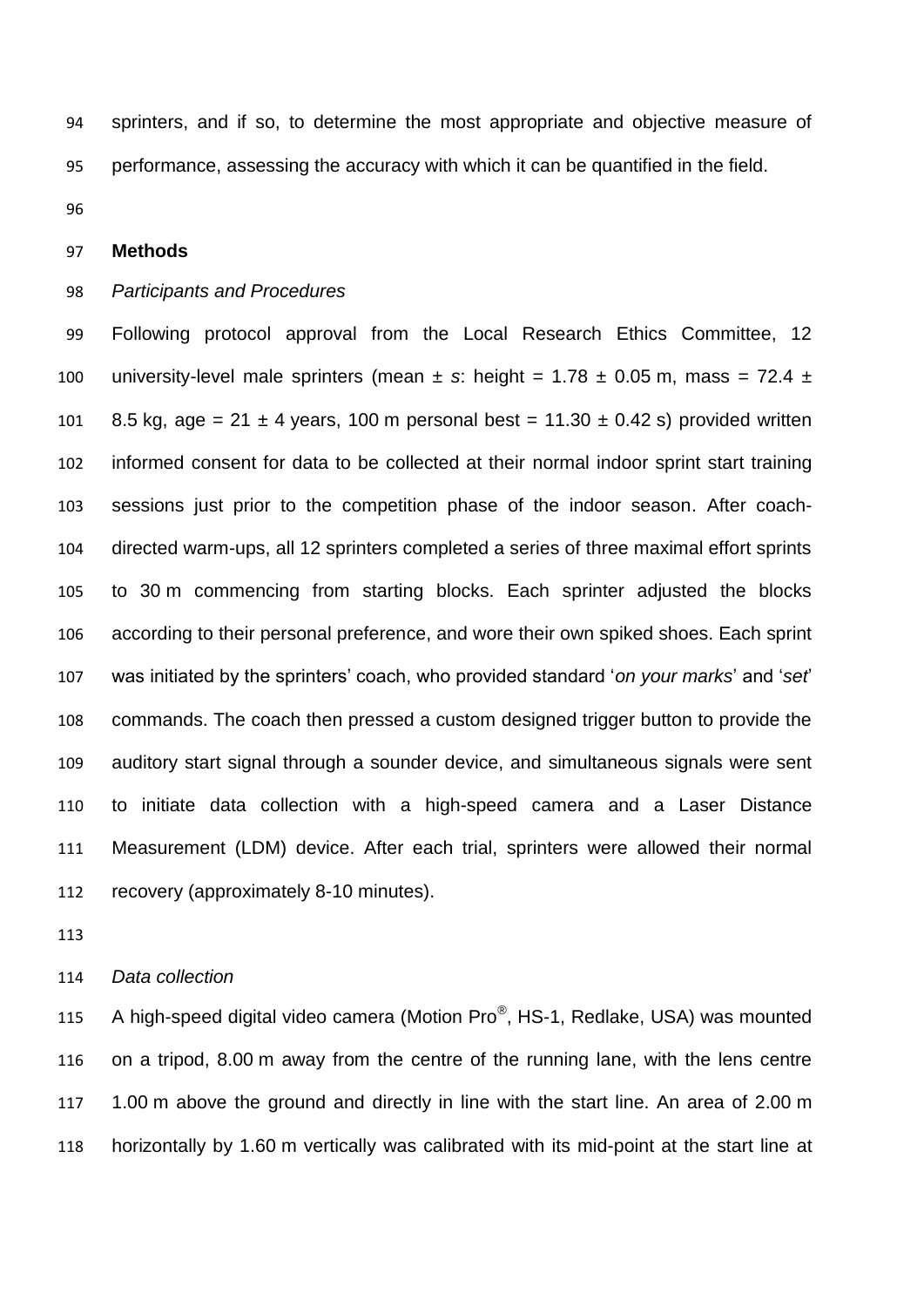the centre of the lane inside a field of view 2.50 m wide. Images were collected at a resolution of 1280 × 1024 pixels using a shutter speed of 1/1000 s and a sampling frequency of 200 Hz. Due to the indoor conditions, an additional 4000 W of lighting was used to provide a sufficiently bright image. The LDM device (LDM-300C, Jenoptik, Germany) operating at 100 Hz was positioned approximately 20 m behind the start line in the centre of the lane to obtain data relating to the displacement of the lumbar region of the sprinter for the entire 30 m sprint. The exact distance between the LDM device and the start line was determined during a static trial prior to data collection so that all LDM device distances could subsequently be expressed relative to the start line (0.00 m).

#### *Data processing*

 The raw video files were viewed to determine movement onset (the first frame in which movement was visible) and block exit (the first frame in which the front foot 133 lost contact with the front block). The video files were then digitised (Peak Motus<sup>®</sup>, v. 8.5, Vicon, USA) at full resolution with a zoom factor of 2, thus yielding a resolution of measurement of less than 1 mm. Eighteen specific anatomical points (vertex, seventh cervical vertebra, shoulder, elbow, wrist, third metacarpal, hip, knee, ankle and second metatarsophalangeal joint centres) were manually digitised from the frame prior to movement onset through to ten frames after first stance touchdown. The raw digitised co-ordinates were scaled (using projective scaling with the four corner points of the aforementioned rectangular calibration area). The resulting raw displacement time-histories were exported to Matlab™ (v. 7.4.0, The MathWorks™, USA) for subsequent analysis. The raw displacement data were combined with segmental inertia data (de Leva, 1996) to create a 14-segment model. Inertia data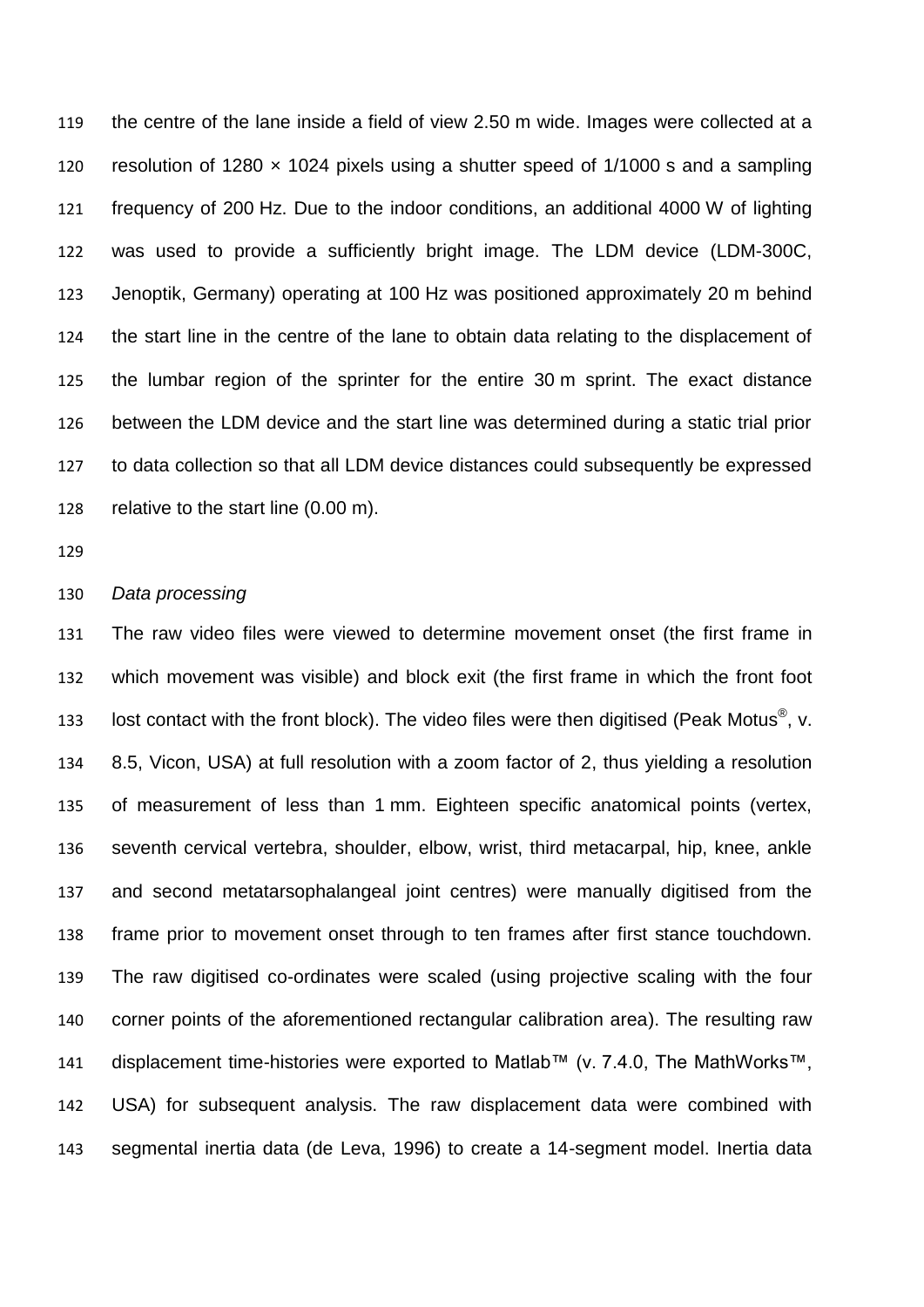for the feet were taken from Winter (1990) to allow for a linked segment model to be created, and the measured mass of each individual sprinter's spiked shoe (group 146 mean =  $0.23 \pm 0.05$  kg) was added to both feet. The raw whole-body CM displacement time-history (required for the calculation of performance measures) was calculated from the segmental data using the summation of segmental moments approach (Winter, 1990).

## *Calculation of performance measures*

 Block velocity was calculated using the raw CM displacement data from each frame of the first flight phase. The first derivative of a linear polynomial fitted through the raw horizontal CM coordinates from the first flight phase was used to calculate horizontal velocity at take-off (i.e. block velocity), as outlined by Salo and Scarborough (2006). Block velocity was also calculated with two other commonly used methods, but as the above polynomial method was found to provide the most accurate estimation (see Appendix for details) it was used throughout this study. Average horizontal block acceleration was calculated as block velocity divided by the duration of the push phase (i.e. from movement onset to block exit). Average horizontal external power during the push phase was calculated based on the rate of change of mechanical energy in a horizontal direction (i.e. change in kinetic energy divided by time):

$$
\overline{P} = \frac{m(v_i^2 - v_i^2)}{2 \cdot \Delta t}
$$

166 in which  $v_i$  and  $v_f$  are the horizontal velocities at the start and end of the push phase, respectively (i.e. *v<sup>i</sup>* = 0 m/s), *Δt* is the duration of this phase, and *m* is the mass of the sprinter.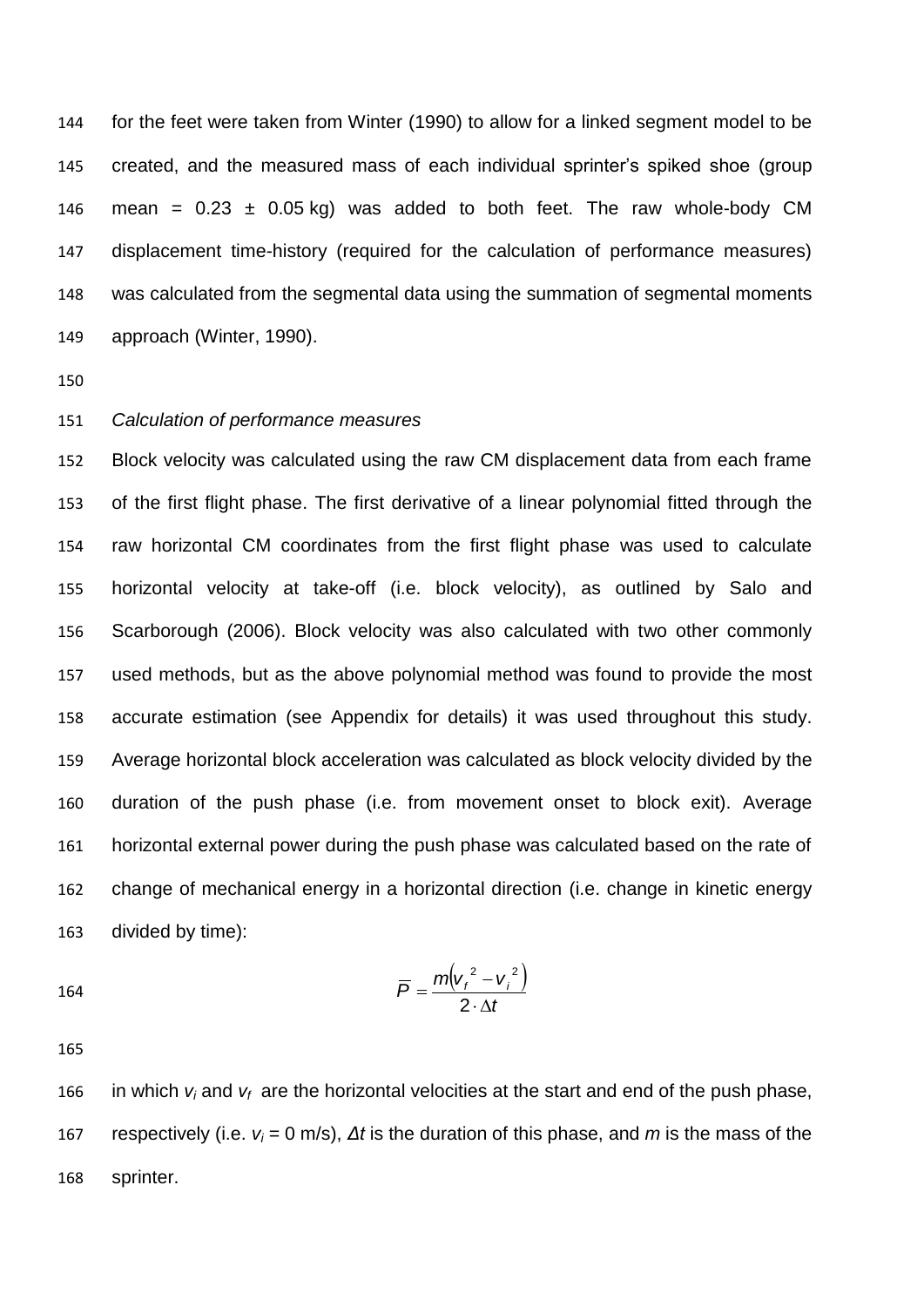The LDM device was used to obtain displacement and velocity-based measures of performance from beyond the block phase for inclusion in the comparison of performance measures. It was important to obtain LDM device velocity time-histories that were relatively smooth functions, independent of any within-step fluctuations, as these could influence instantaneous velocity values taken from a specific point on the curve as shown by Salo and Bezodis (2004). To improve the 'averaging method' used to calculate velocity by Salo and Bezodis (2004), a fifth-order polynomial function was fitted to the raw LDM displacement data to remove both the within-step velocity fluctuations and the random noise. This function was analytically differentiated with respect to time in order to yield a fourth-order representation of the velocity profile. From these functions, the time at which displacement equalled 10, 20 and 30 m was identified, as were the corresponding velocity values at these distances.

 From the high-speed camera and LDM device, nine measures of performance were thus obtained, all of which had been used in previous sprint start research. These were:

187 · Block velocity

- 188 Average horizontal block acceleration
- 189 Average horizontal external block power
- 190 Time to 10 m
- 191 Time to 20 m
- 192 Time to 30 m
- 193 Velocity at 10 m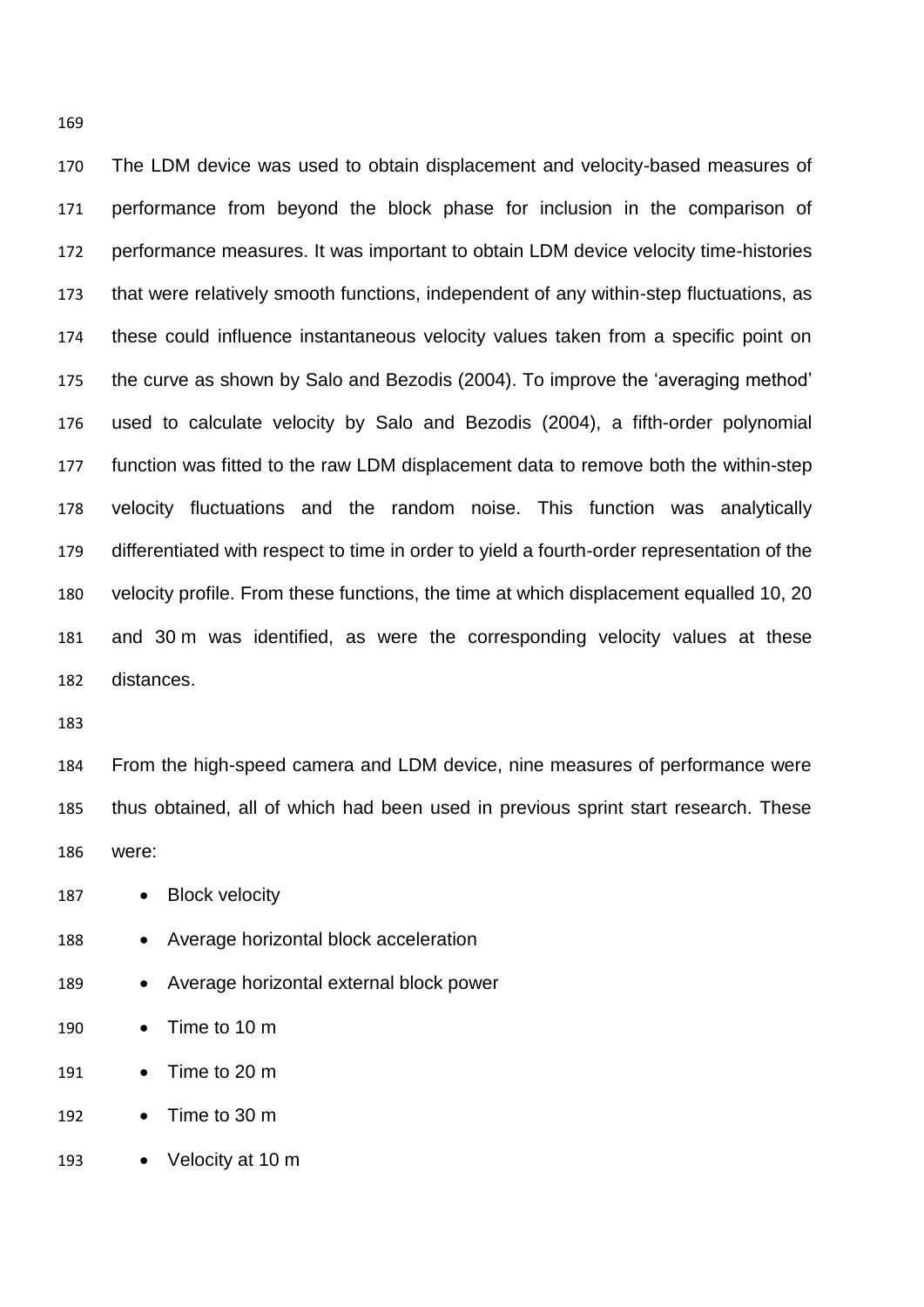194 • Velocity at 20 m

195 • Velocity at 30 m

 Because smaller sprinters require less power to translate their CM to the same extent as a larger sprinter, a tenth performance measure (normalised average horizontal external block power) was calculated. This was based on a modification of the function presented by Hof (1996) in order to obtain a dimensionless normalised 200 power  $(P_N)$  value:

$$
P_N = \frac{\overline{P}}{m \cdot g^{3/2} \cdot l^{1/2}}
$$

 where *m* is the mass of the sprinter, *g* is the acceleration due to gravity, and *l* is the leg length of the sprinter. This was corrected from the function presented by Hof 204 (1996) since that was found to produce normalised power with the units  $s<sup>-2</sup>$  rather than as a dimensionless number as intended.

 For all of the above variables used to quantify performance, the mean performances of each of the 12 sprinters were ranked from 1 (best) to 12 (worst). Spearman's rank order correlation co-efficients (ρ) were then calculated from these ordinal data to determine whether different performance measures ranked the mean performances 211 of the 12 sprinters in the same order, or whether the choice of performance measure affected the rank order of the sprinters.

### *Accuracy of high-speed video protocol*

 The internal validity of the video set-up and data processing methods was evaluated against criterion kinetic data by replicating the previously described camera set-up in 217 a laboratory setting. One trained male sprinter (age  $= 23$  years, mass  $= 62.3$  kg,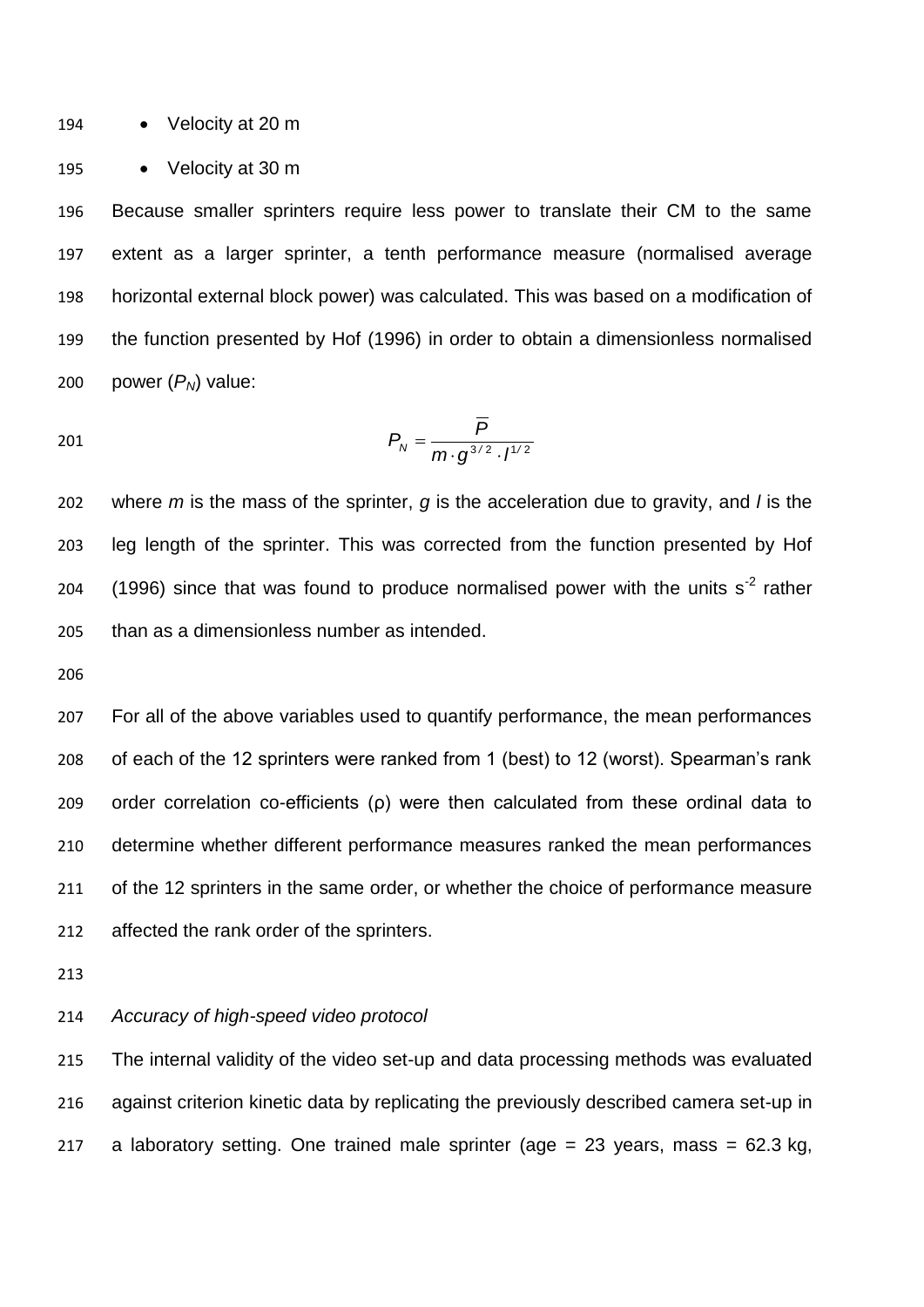218 height =  $1.71$  m, 100 m personal best =  $11.20$  s) provided informed consent and completed a series of 20 sprint start trials. The starting blocks were firmly spiked into a 1 cm thick rubber mat which was strongly bonded to a sheet of thin steel, which in turn was securely bolted to a 0.900 x 0.600 m force platform (Kistler, 9287BA, Kistler Instruments Ltd., Switzerland) operating at 1000 Hz. The hands were placed on the front edge of the force platform, and the starting blocks were adjusted to the preference of the sprinter. The blocks were constrained to remaining on the force platform in order to ensure that all points of ground contact were on the platform. In each trial, the sprinter raised in to the 'set' position upon standard starting commands from the investigator. The investigator subsequently pressed a trigger button, sending a signal to the sounder device and high-speed video camera, and additionally to the computer collecting the force platform data. The trigger signal was also transmitted to a series of 20 light-emitting diodes (Wee Beastie Ltd, UK) placed in the camera view, one of which illuminated every 1 ms thus allowing synchronisation of the force and video data to the nearest millisecond.

 Horizontal impulse data were obtained through integration (trapezium rule) of the raw horizontal force data, and the associated velocity data were subsequently determined. Criterion movement onset time was defined as the frame in which the horizontal force first increased, and then subsequently remained, two standard deviations above the mean horizontal force recorded during the first 50 ms following the starting signal (during which the athlete remained stationary in the set position before reacting to the signal). Criterion block exit time was determined as the frame 241 in which horizontal force first dropped below a threshold of 10 N (this was different to 242 the threshold used to identify movement onset due to the vibrations of the blocks on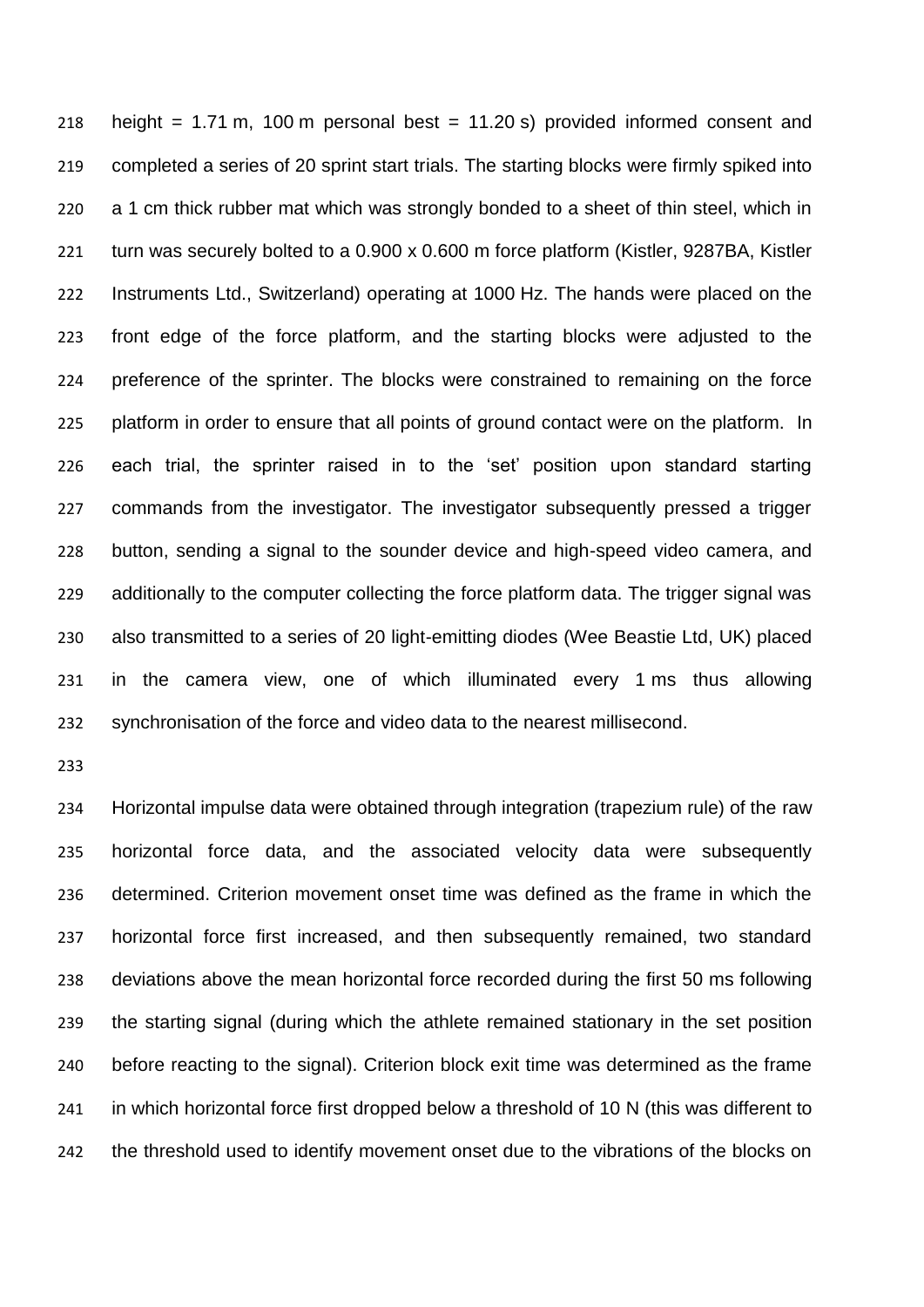the force platform rendering the previously used threshold inaccurate). The corresponding velocity at the instant of block exit was thus identified and recorded as the criterion measure of block velocity. Force platform power values were calculated from the product of the horizontal force and velocity time-histories, and were averaged across the push phase to yield a criterion measure of average horizontal external power.

 The video data were reduced and processed exactly as outlined in the previous section in order to directly replicate the protocol used in the field. Difference scores were calculated between the high-speed video estimate of block velocity and the force platform criterion measure for all 20 trials (i.e. video minus criterion score). These difference scores were then plotted against the mean value of the video and criterion measures of block velocity from each corresponding trial (Altman and Bland, 1983). To quantify the validity of the high-speed video data, 95% limits of agreement were calculated from the standard deviation of all the difference scores between the video and criterion values (Bland and Altman, 1986) using the appropriate critical *t*-259 value (2.093,  $p = 0.05$ ) for the number of trials analysed. Finally, using the block velocities and push phase durations estimated from the video data, average block acceleration and average horizontal external block power data were also calculated, and 95% limits of agreement were calculated for these variables against the associated criterion data.

### **Results**

 No two measures ranked the performances of all sprinters in the same order (Figure 1), and thus no two measures were perfectly correlated (in Figure 1 it would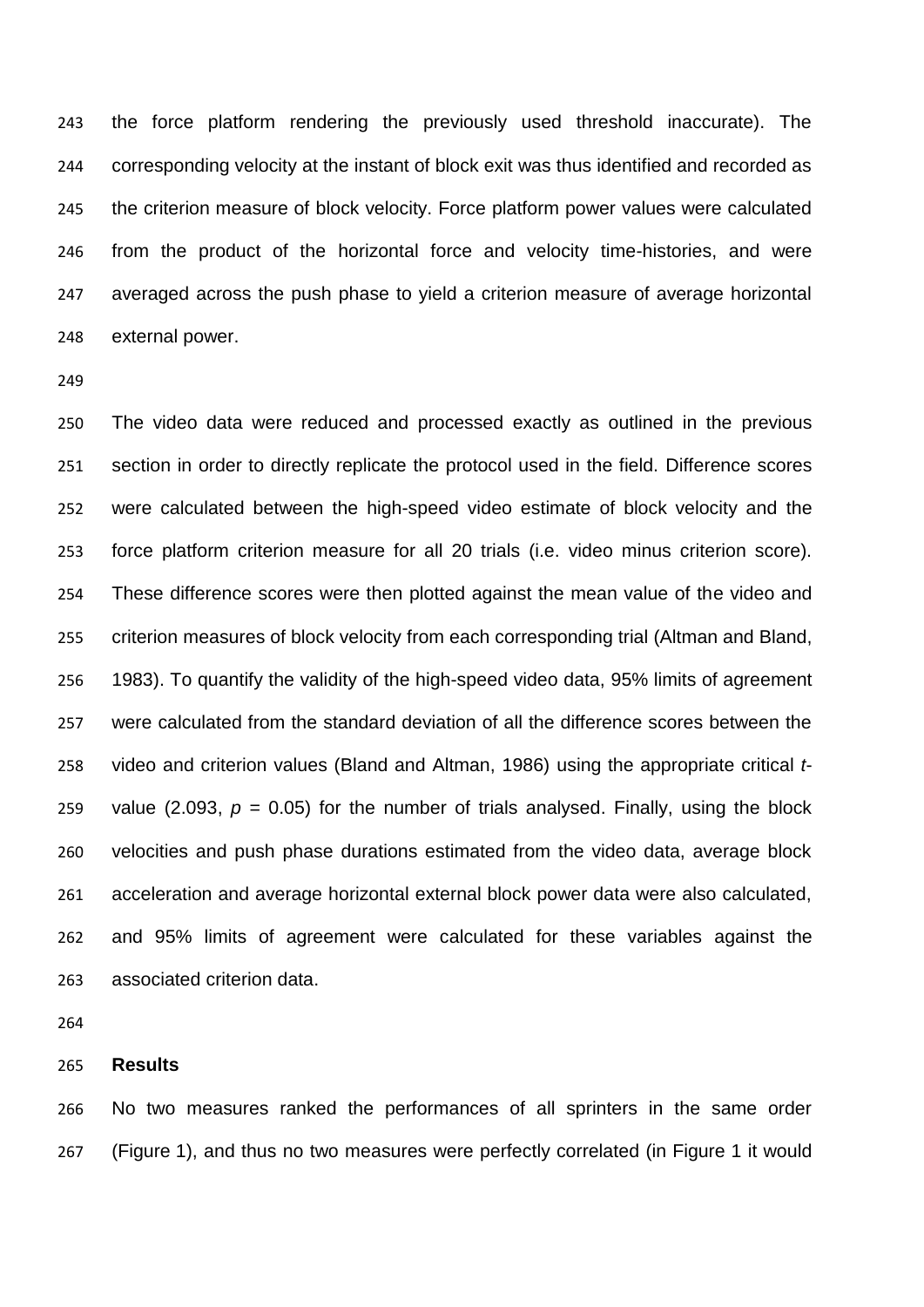be expected that there would be 12 horizontal lines if each measure ranked all subjects in the same order). Whilst the 'time to' and 'velocity at' measures were closely matched to each other (i.e. the right hand side of Figure 1, where the lines 271 cross over each other considerably less;  $ρ = 0.91 - 0.99$ ,  $p < 0.01$ ), correlations 272 between these and the block phase measures were weaker (i.e.  $p = 0.66 - 0.85$ , *p* < 0.05). The high-speed video based measures of block phase performance for each subject are presented in Table 2, and correlations between these measures were typically moderate to strong. The correlation between block velocity and average horizontal block acceleration was ρ = 0.68 (*p* < 0.05), between block 277 velocity and average horizontal external block power was  $p = 0.50$  ( $p = 0.10$ ), and between average horizontal block acceleration and average horizontal external block power was ρ = 0.80 (*p* < 0.01). Normalised average horizontal external block power 280 values were correlated with the absolute values with a strength of  $p = 0.72$  ( $p <$  0.01), and when these normalised power data were correlated with the block velocity 282 and acceleration data, the coefficients were  $\rho = 0.88$  and  $\rho = 0.94$  (both  $\rho < 0.01$ ), respectively.

```
285 ****Figure 1 near here****
```
\*\*\*\*Table 2 near here\*\*\*\*

 The systematic bias associated with the high-speed video estimates of block velocity relative to the force platform criterion values was +0.005 m/s, with 95% limits of 290 agreement of  $\pm 0.048$  m/s (Figure 2). The duration of the push phase could be 291 estimated from the high-speed video data to an accuracy of  $-0.001 \pm 0.007$  s. When these high-speed video estimates of block velocity and push phase duration were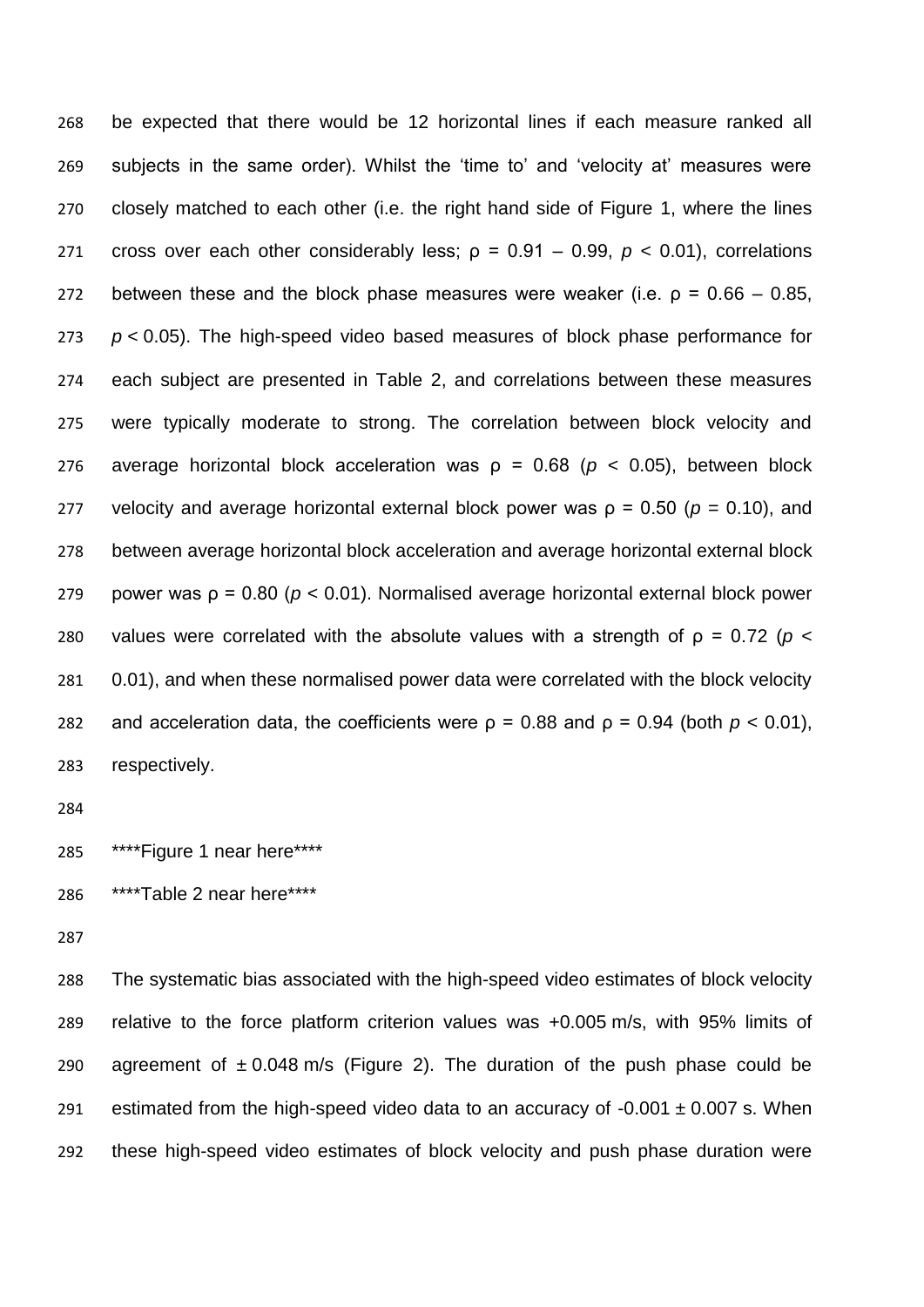used to calculate average horizontal block acceleration and average horizontal 294 external block power, systematic and random errors of  $+0.025 \pm 0.173$  m/s<sup>2</sup> and  $295 +5 \pm 24$  W, respectively, were observed.

\*\*\*\*Figure 2 near here\*\*\*\*

### **Discussion and implications**

 This study determined that the choice of performance measure influenced the identification of successful performance during the block phase of an athletic sprint start. The controlled laboratory replication of the field-based methods confirmed that all of the high-speed video based measures of block phase performance (block velocity, average horizontal block acceleration and average horizontal external block power) could be accurately determined in an externally valid setting. The following section will briefly review the accuracy of the manual high-speed video protocol, before discussing the different performance measures and ultimately identifying which measure provides the most objective assessment of block phase performance.

 Relative to the criterion force platform data, the systematic bias associated with the high speed video block velocities (+0.005 m/s) represented less than 0.2% of the mean criterion block velocity measured from the 20 laboratory trials (2.89 m/s). The random error (quantified by the 95% limits of agreement) associated with block 315 velocity measurement was also small  $(± 0.048 \text{ m/s}$ , less than 1.7% of the mean criterion value). If using block velocity as a measure of performance, the current high-speed video protocol could therefore be used to distinguish between trials or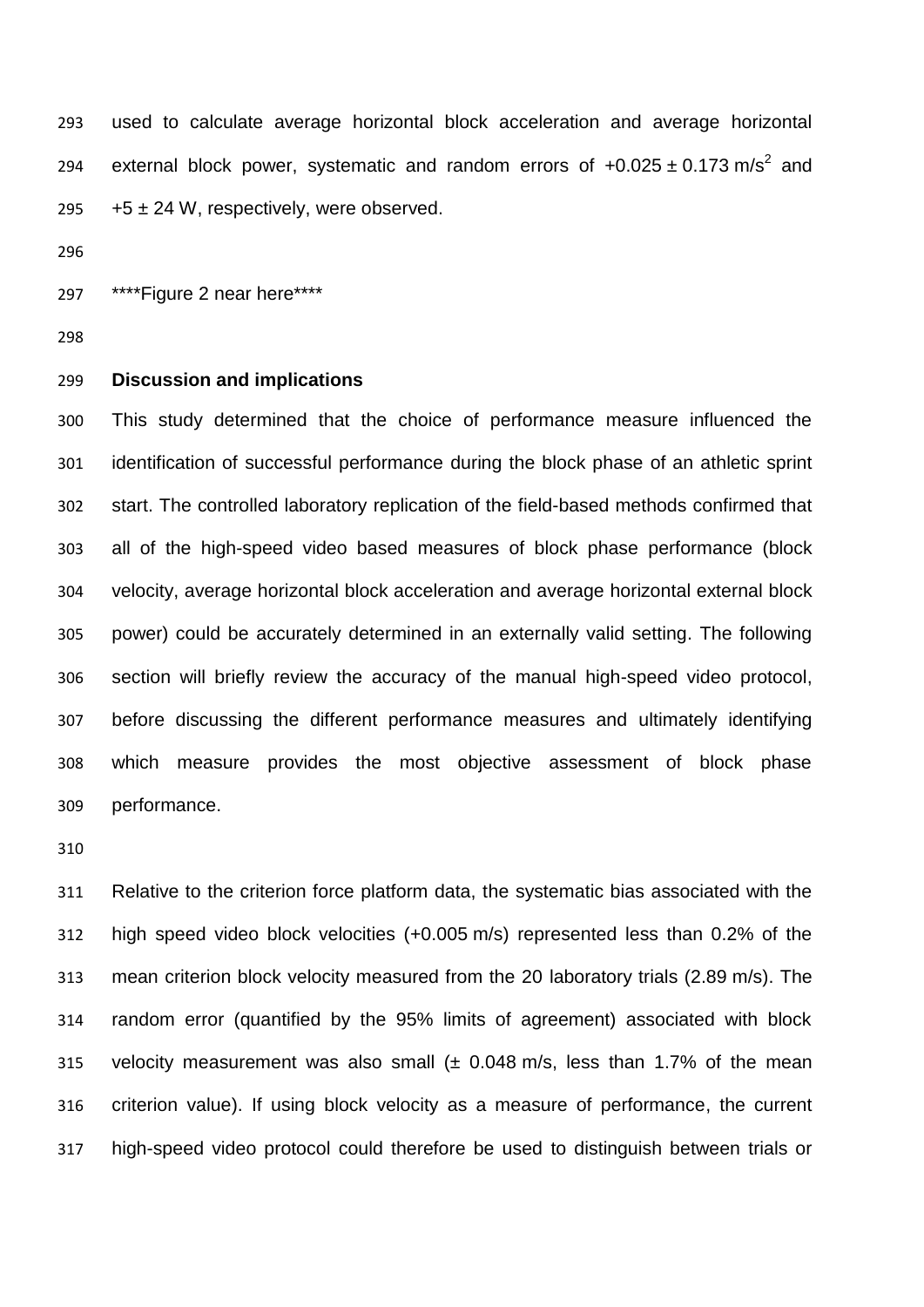sprinters separated by just under 0.1 m/s. Compared to the block velocity data presented in Table 1 from sprinters of a similar ability range to those in the current study, this appears to be a sufficient level of accuracy with which to distinguish levels of performance both within and between individual sprinters. The systematic biases associated with average horizontal acceleration and average horizontal external 323 power were also small  $(+0.025 \text{ m/s}^2$  and  $+5 \text{ W}$ , respectively) due to the duration of the push phase being accurately determined from the video clips. This systematic error in the measurement of acceleration represented less than 0.4% of the mean 326 value (7.45 m/s<sup>2</sup>), whilst the random error ( $\pm$  0.173 m/s<sup>2</sup>) associated with the estimation of acceleration represented a 2.3% error. For the power data, the systematic error (5 W) represented 0.7% of the mean value (678 W), and the 95% limits of agreement (± 24 W) associated with the high-speed video measurement of power were 3.5% of this mean value. Given the lower ability level of the sprinter used for the laboratory analysis, and the fact that a slightly 'bunched' start was used (due to the constraint that all points of contact were required to be on the force platform), these velocity, acceleration and power values were lower than those typically observed in the literature (e.g. Table 1; van Coppenolle et al., 1989; Mendoza and Schöllhorn, 1993). The percentage errors presented above would therefore be expected to be lower in externally valid field settings using more well- trained sprinters (with higher velocity, acceleration and power) adopting their normal 'set' positioning since the errors relate to the data collection and processing protocol rather than the ability level of the sprinters. The results of this validity analysis therefore revealed that manual high-speed video estimates of block velocity, average horizontal block acceleration and average horizontal external block power all contained appropriately low levels of systematic and random error.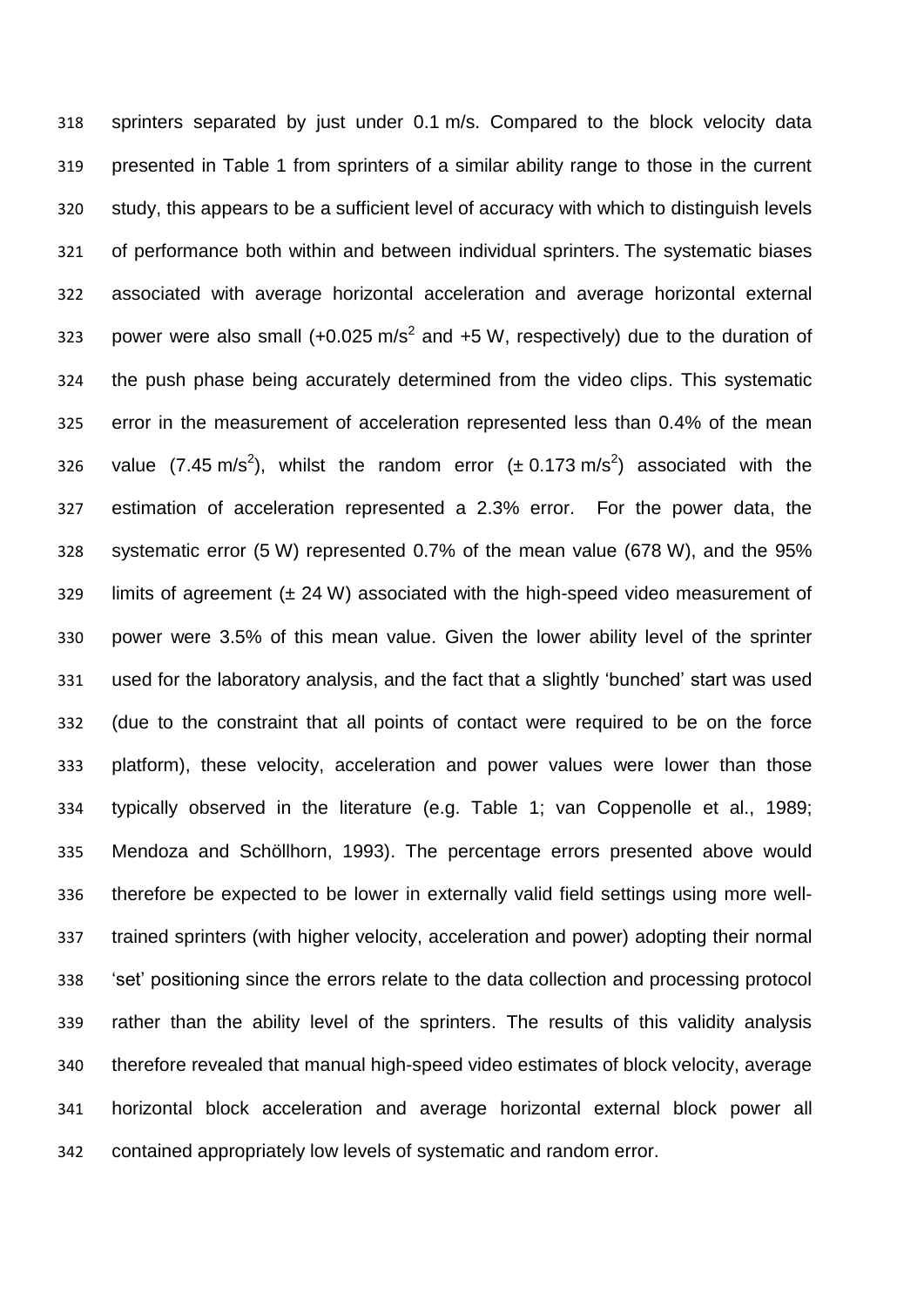None of the ten measures ranked all of the sprinters in the same order, as indicated by the Spearman's rank order correlations which revealed that no two measures of performance were perfectly correlated (Figure 1). Despite some strong and significant correlations in this study, any rank order correlation coefficient less than 1.00 indicated inconsistency in the performance-based ranking of these 12 sprinters. The correlation coefficients between the measures obtained at block exit and those 350 obtained further down the track ( $\rho = 0.66 - 0.85$ ) confirmed the ideas developed from the results of Mendoza and Schöllhorn (1993) that although measures obtained from beyond block exit have been widely used when investigating the block phase, their direct relevance to technique and performance during just the block phase must be considered with caution. Whilst they clearly provide meaningful sprint performance data, the time taken to reach set distances or the velocity at these distances is a function of the techniques used in every step prior to that distance, and not just technique during the block phase. Whilst it is acknowledged that as the distance at which performance is measured moves further from the start line, the value obtained will get continually closer to the key performance indicator in sprinting (i.e. the time taken to reach the finishing distance), performance should ideally be quantified during just the phase over which technique is analysed, allowing the observed performance levels to be directly attributed to the observed techniques.

 Whilst all of the performance data calculated solely from the block phase (i.e. block velocity, average horizontal block acceleration, average horizontal external block power and normalised average horizontal external block power) could be accurately calculated from high-speed video data, the correlation coefficients between each of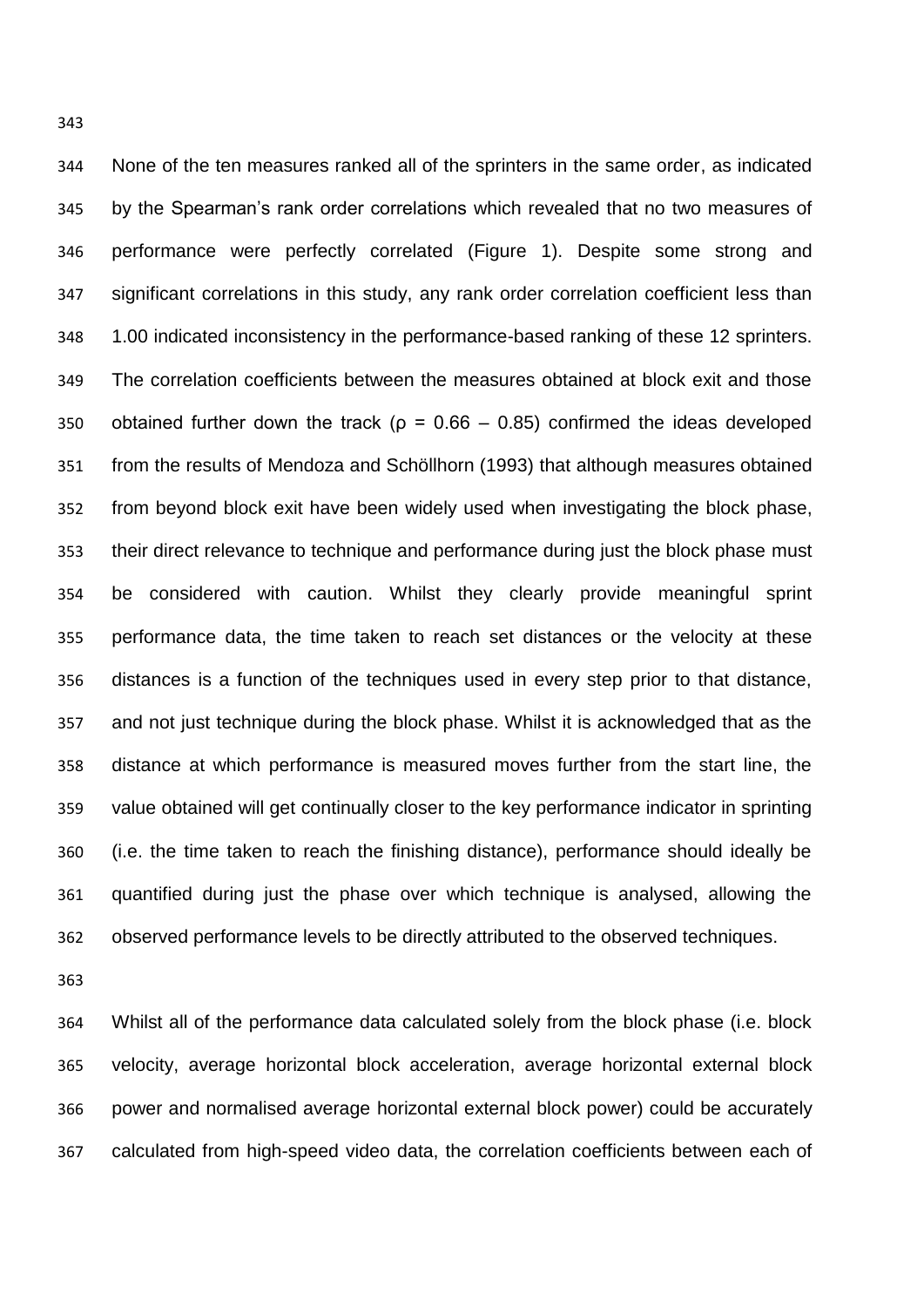these measures highlighted that even the use of different block phase measures 369 could affect the outcome of a study. The correlation ( $\rho = 0.72$ ) between the average and normalised block power data confirmed that different subject morphologies influence the absolute magnitudes of power generated, and thus power data should be normalised to account for this when used as a measure of performance between subjects. Even when body size was accounted for in these normalised power data, the sprinters were still ranked in a conflicting order to both the block velocity and 375 acceleration data ( $\rho = 0.88$  and  $\rho = 0.94$ , respectively). The potential influence of the choice of performance measure on the perceived ability of one single sprinter within the cohort is well illustrated by sprinter I – ranked the third best sprinter based on block velocity, the eleventh best based on average horizontal block acceleration, the worst based on average horizontal external block power, and the eighth best based on normalised average horizontal external block power. It is therefore clearly important to consider what each measure actually quantifies, and to determine the most objective and appropriate measure of sprint start performance.

 The use of block velocity as the sole measure of performance is potentially misleading. Velocity is directly determined by horizontal impulse production, and because impulse is equal to the product of force and time, an increased block velocity could therefore be due to either an increase in the net propulsive force generated, or to an increased push duration. Spending a longer time in the blocks conflicts with the 'least possible time' nature of a sprint, and therefore if an increased block velocity were associated solely with an increase in push duration, it would not be beneficial for overall sprint performance. Although measures of both velocity and time could be obtained, the relative weighting of each of these variables would be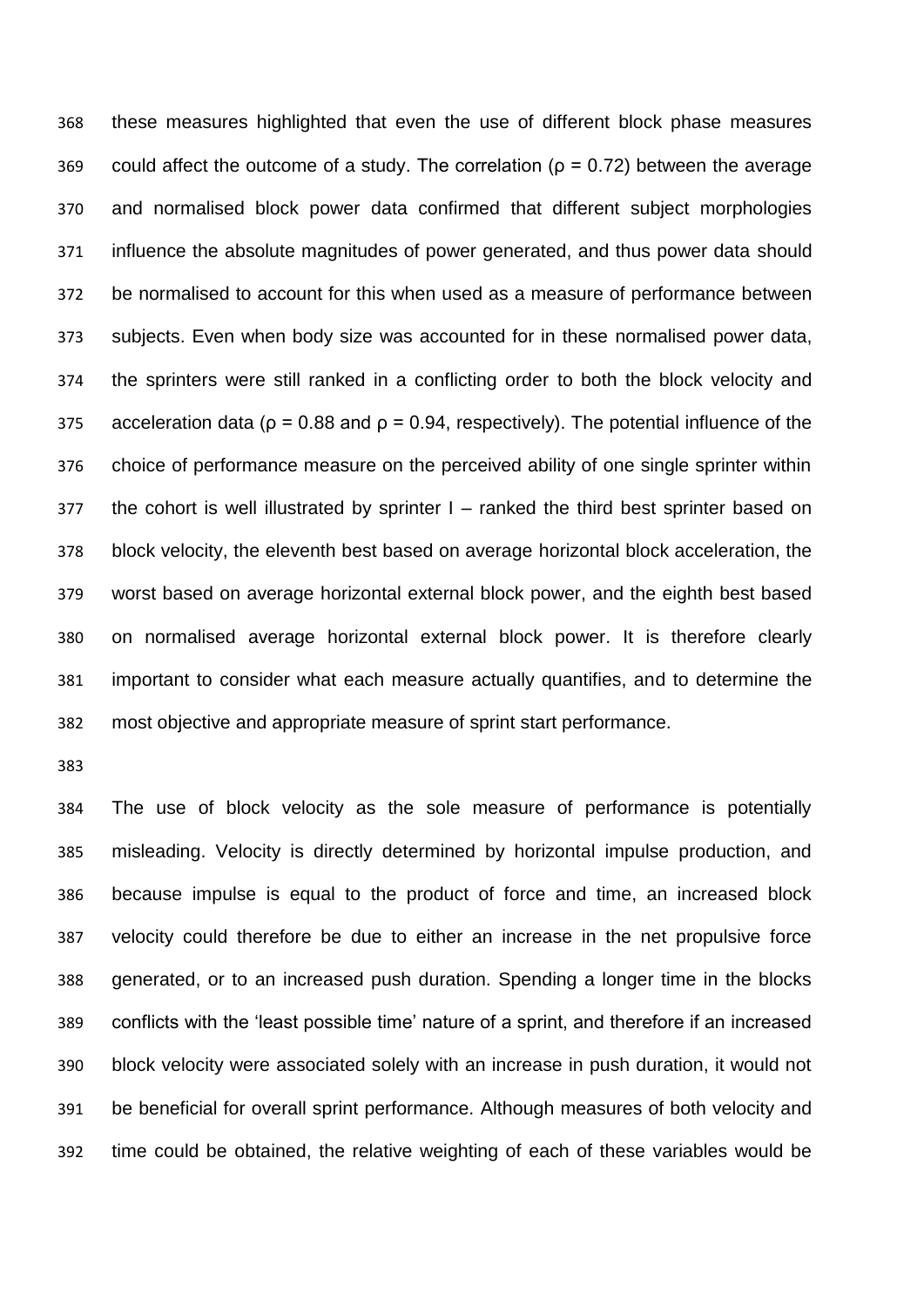difficult to objectively determine, and so a single measure of performance is a more appropriate and unbiased approach. Average horizontal block acceleration is potentially a more useful measure of performance than block velocity due to the additional incorporation of time, and it has previously been shown that whilst one athlete may exhibit a higher block velocity, another could have a higher acceleration due to a shorter push phase duration (van Coppenolle et al., 1989). Power also incorporates the effects of both time and velocity; however, acceleration and 400 normalised power-based rank orders were not perfectly correlated ( $\rho = 0.94$ ). Being a kinetic variable, power production ultimately determines acceleration (a kinematic variable), and since the overall aim in sprinting is to reach the finish in the least possible time (each sprinter must perform a specific amount of work to translate their CM horizontally over 100 m, and the time it takes to do this depends on horizontal external power production), power production is of critical importance. Average horizontal external power is not the same as total power, since it ignores the necessary vertical motions and the internal power associated with the relative motion of body segments (Winter, 1978). However, reducing metabolic cost is not the main goal in sprinting (Caldwell and Forrester, 1992) and thus neither the total power nor the efficiency of movement are of major importance when using power as a measure of sprint performance. Theoretical studies have suggested that the most preferable strategy in sprint events is one in which maximal horizontal external power is produced from the very beginning. Although more energy is theoretically lost to air resistance and thus velocity is reduced towards the end of the race, this is outweighed by less time being spent running at submaximal velocities at the start (van Ingen Schenau et al., 1991, 1994; de Koning et al., 1992). Maximal external power production during the block phase therefore appears paramount for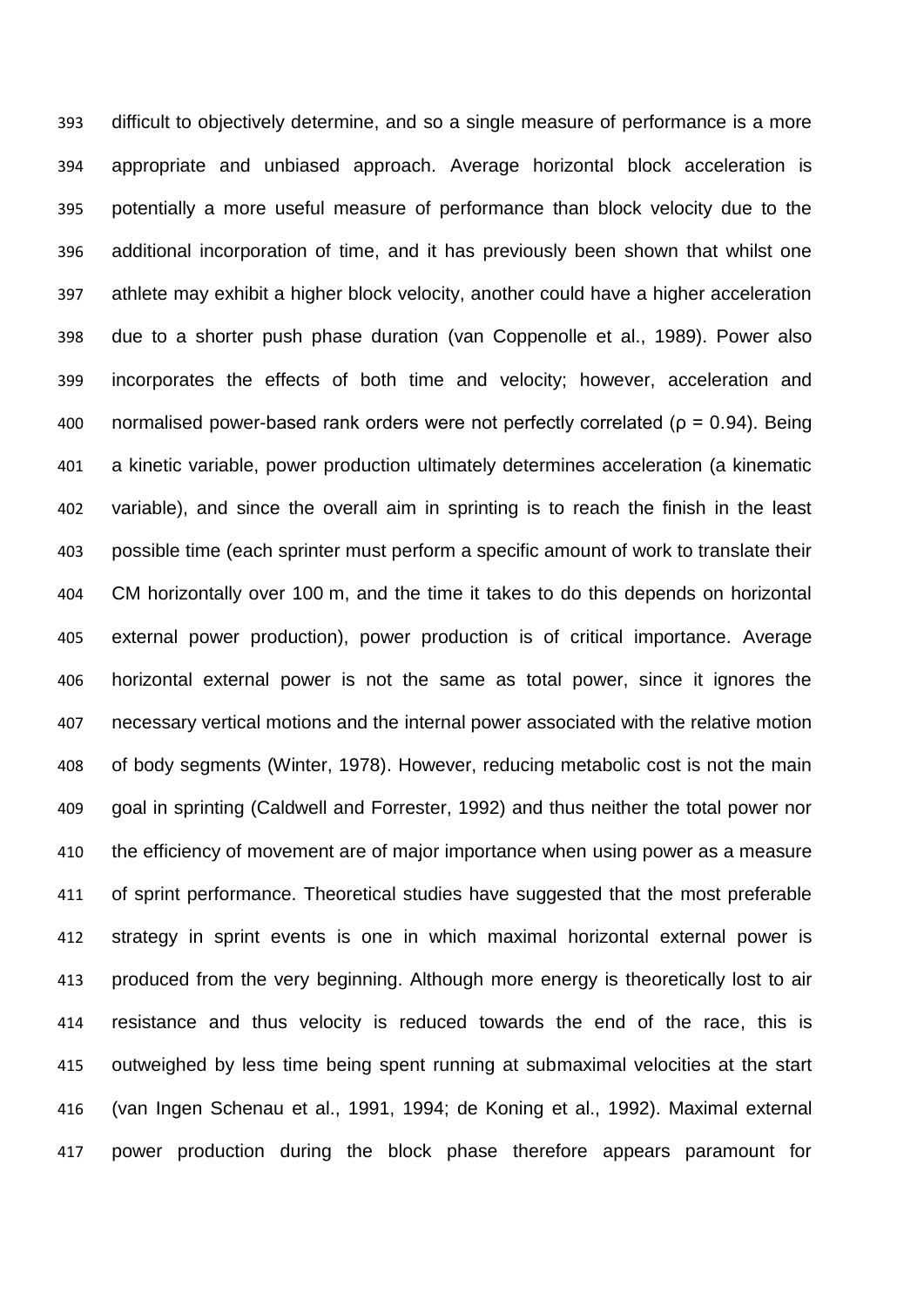performance. Furthermore, based on these theoretical data, maximal external power production also appears important during every part of a sprint, and thus normalised average horizontal external power potentially offers an appropriate measure of performance for any stage of a sprint which is being analysed (be it trying to maximise power generation during the early stages of a sprint, or to minimise power loss during the latter stages of a sprint).

 Although it was not the main aim of this study, the performance data in Table 2 also provide further information about the block phase to the literature. Sprinters A and B, who had the two best personal bests, also achieved the highest power values, both in absolute and normalised terms. The absolute power values for these two subjects were comparable to values presented by Mendoza and Schöllhorn (1993), suggesting that sprinters able to run close to 10.5 s possess the ability to generate such power in the blocks. Interestingly the sprinter with the third fastest personal best (sprinter C) exhibited the lowest level of block phase performance (normalised block power). This suggests that his start is relatively weak and improvements could potentially be achieved in this area. Similarly, sprinters E and F seem to have better normalised block power values than other sprinters of similar calibre. This might suggest that sprinters E and F could focus more on their actual running than on the block phase to improve their performance. Overall, this type of comparison could give coaches a clear indication of an athlete's relative strengths and weaknesses, and thus help to guide their training.

**Conclusion**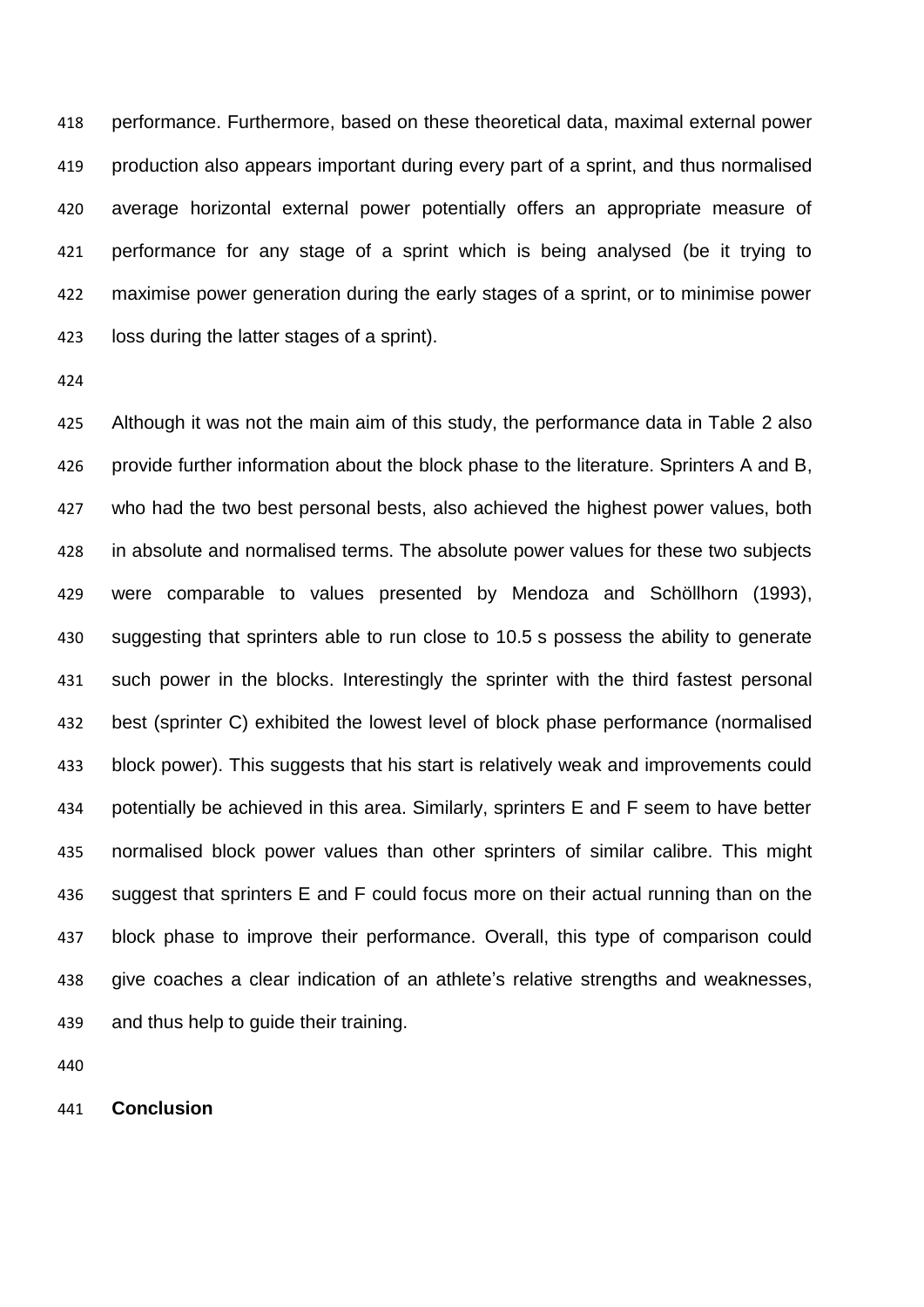The results of this study revealed that each of ten previously used measures of block phase performance ranked the performances of a cohort of 12 sprinters in different orders. Therefore, if a coach or researcher intended to associate aspects of block phase technique with changes or improvements in performance, the choice of performance measure could clearly influence the conclusions reached. Normalised average horizontal external power was identified as the most appropriate measure of performance because it objectively reflects, in a single measure, how much a sprinter is able to increase their velocity and the associated length of time taken to achieve this, whilst accounting for variations in morphologies between sprinters. Furthermore, external power is clearly directly relevant to overall sprint performance and can be used to analyse performance from any phase of a sprint. The accuracy with which these power data could be determined from a carefully set-up manual high-speed video analysis protocol was also assessed, and it was shown that accurate high-performance data could be obtained using this non-invasive approach in field settings.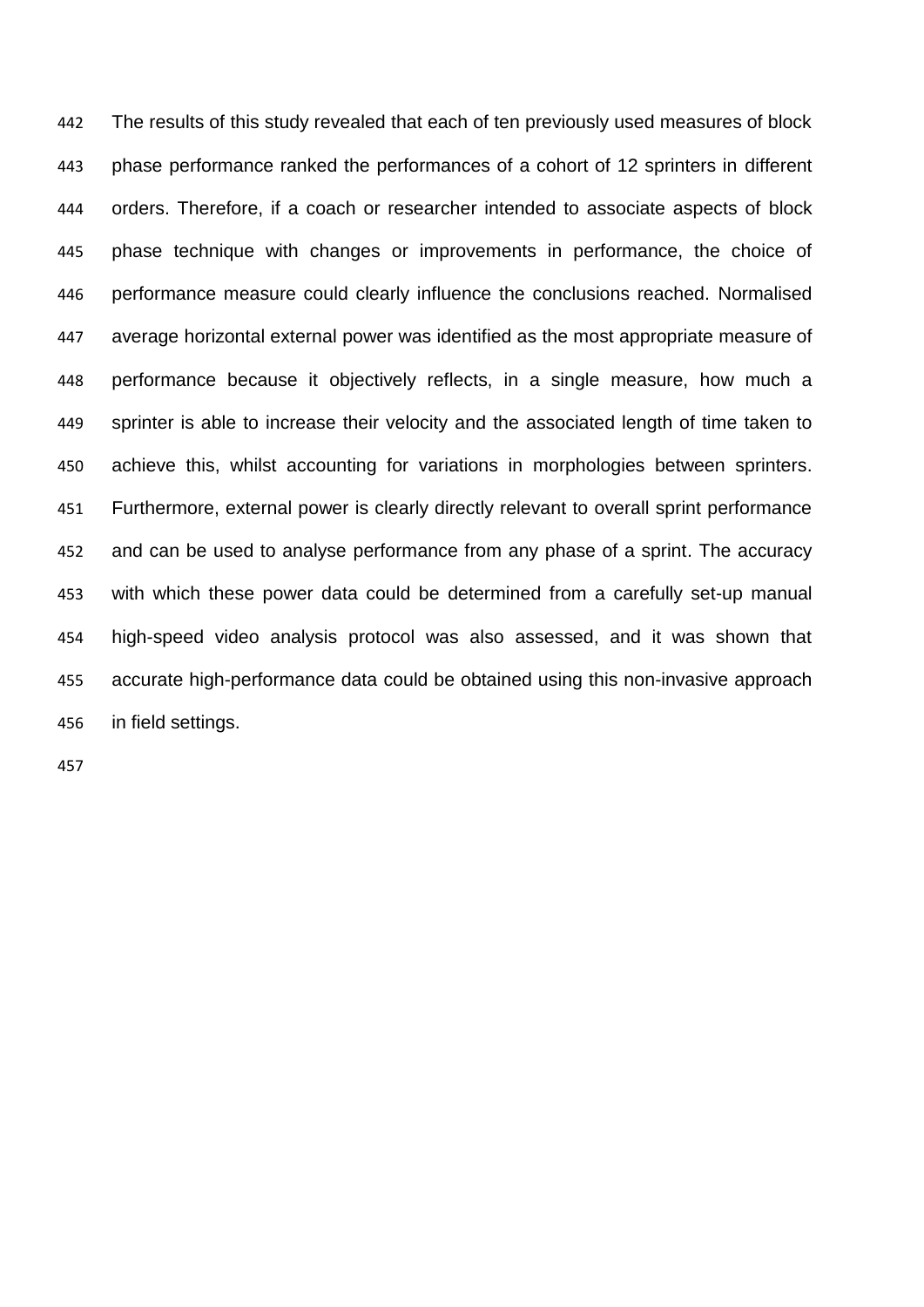#### **References**

 Altman, D. G., and Bland, J. M. (1983). Measurement in medicine: the analysis of method comparison studies. *The Statistician, 32*, 307-317. Baumann, W. (1976). Kinematic and dynamic characteristics of the sprint start. In P. V. Komi (Ed.), *Biomechanics V-*B (pp. 194-199). Baltimore: University Park Press. Bland, J. M., and Altman, D. G. (1986). Statistical methods for assessing agreement between two methods of clinical measurement. *Lancet, 327*, 307-310. Caldwell, G. E., and Forrester, L. W. (1992). Estimates of mechanical work and energy transfers: demonstration of a rigid body power model of the recovery leg in gait. *Medicine and Science in Sports and Exercise, 24*, 1396-1412. Cavagna, G. A., Margaria, R., and Arcelli, E. (1965). A high-speed motion picture analysis of the work performed in sprint running. *Research Film*, *5*, 309-319. van Coppenolle, H., Delecluse, C., Goris, M., Bohets, W., and Vanden Eynde, E. (1989). Technology and development of speed: evaluation of the start, sprint and body composition of Pavoni, Cooman and Desruelles. *Athletics Coach*, *23*, 82-90. Gagnon, M. (1978). A kinetic analysis of the kneeling and the standing starts in female sprinters of different ability. In E. Asmussen and K. Jorgensen (Eds.), *Biomechanics VI-B* (pp. 46-50). Baltimore: University Park Press.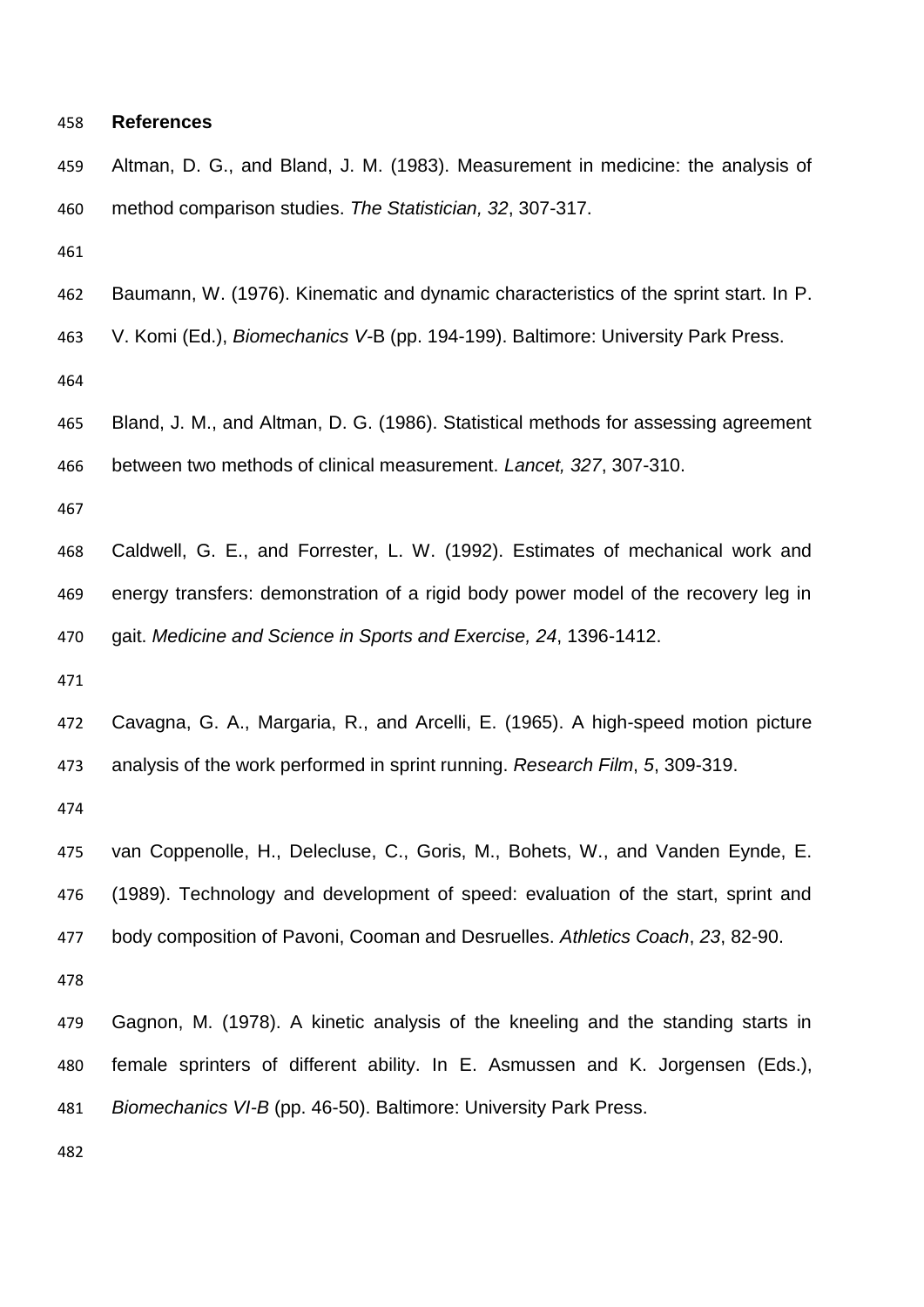| 483 | Guissard, N., Duchateau, J., and Hainaut, K. (1992). EMG and mechanical changes           |
|-----|-------------------------------------------------------------------------------------------|
| 484 | during sprint starts at different front block obliquities. Medicine and Science in Sports |
| 485 | and Exercise, 24, 1257-1263.                                                              |
| 486 |                                                                                           |

 Henry, F. M. (1952). Force-time characteristics of the sprint start. *The Research Quarterly*, *23*, 301-318.

Hof, A. L. (1996). Scaling gait data to body size. *Gait & Posture*, *4*, 222-223.

 van Ingen Schenau, G. J., Jacobs, R., and de Koning, J. J. (1991). Can cycle power predict sprint running performance. *European Journal of Applied Physiology and Occupational Physiology*, *63*, 255-260.

 van Ingen Schenau, G. J., de Koning, J. J., and de Groot, G. (1994). Optimisation of sprinting performance in running, cycling and speed skating. *Sports Medicine*, *17*, 259-275.

 de Koning, J. J., de Groot, G., and van Ingen Schenau, G. J. (1992). A power equation for the sprint in speed skating. *Journal of Biomechanics*, *25*, 573-580.

 de Leva, P. (1996). Adjustments to Zatsiorsky-Seluyanov's segment inertia parameters. *Journal of Biomechanics*, *29*, 1223-1230.

 Mendoza, L., and Schöllhorn, W. (1993). Training of the sprint start technique with biomechanical feedback. *Journal of Sports Sciences*, *11*, 25-29.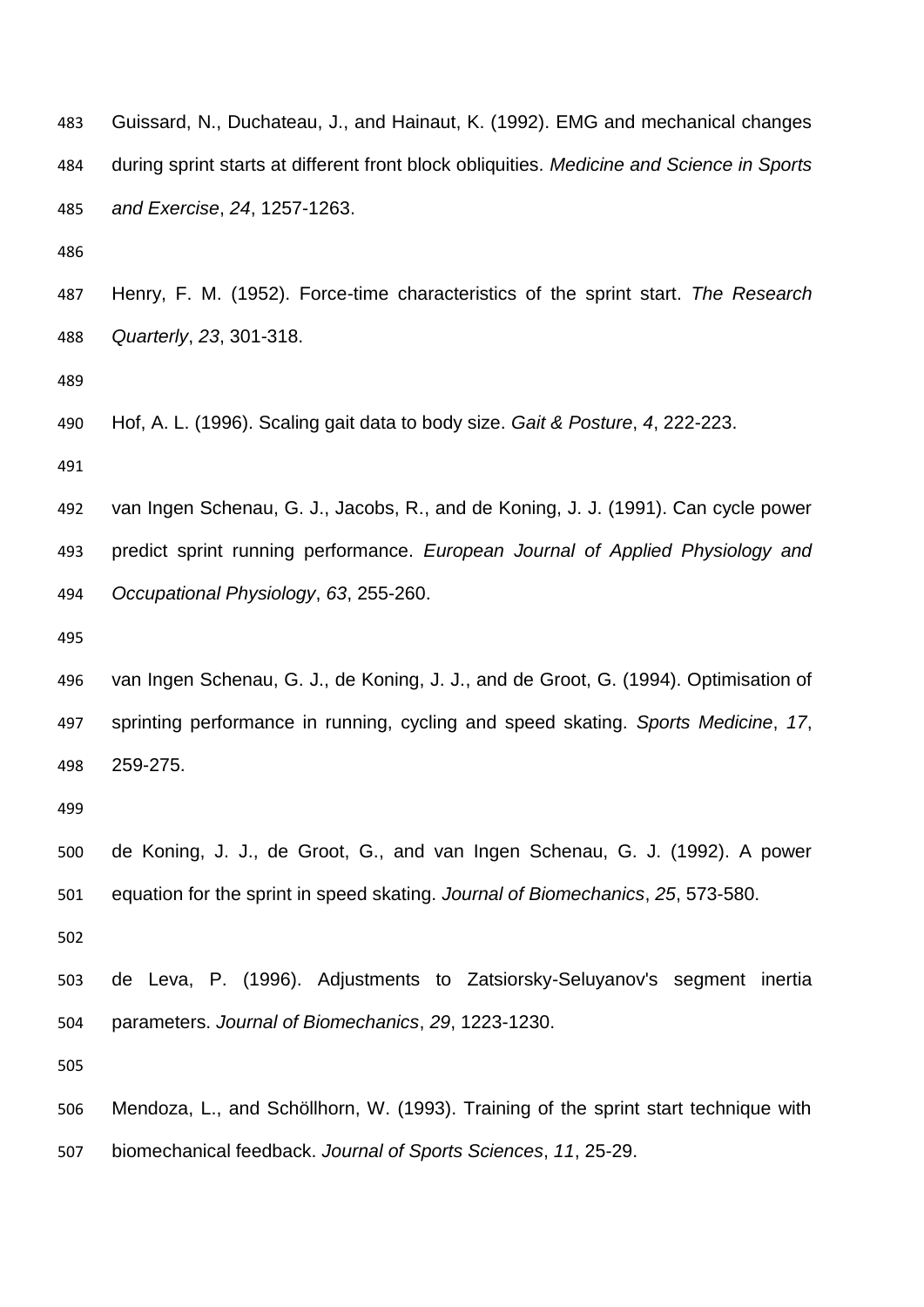Mero, A. (1988). Force-time characteristics and running velocity of male sprinters during the acceleration phase of sprinting. *Research Quarterly for Exercise and Sport*, *59*, 94-98.

 Mero, A., and Komi, P. V. (1990). Reaction-time and electromyographic activity during a sprint start. *European Journal of Applied Physiology and Occupational Physiology*, *61*, 73-80.

 Mero, A., Luhtanen, P., and Komi, P. V. (1983). A biomechanical study of the sprint start. *Scandinavian Journal of Sports Science*, *5*, 20-28.

 Mero, A., Kuitunen, S., Harland, M., Kyröläinen, H., and Komi, P. V. (2006). Effects of muscle-tendon length on joint moment and power during sprint starts. *Journal of Sports Sciences*, *24*, 165-173.

 Payne, A. H., and Blader, F. B. (1971). The mechanics of the sprint start. In J. Vredenbregt and J. Wartenweiler (Eds.), *Biomechanics II* (pp. 225-231). Baltimore: University Park Press**.**

 Salo, A., and Bezodis, I. (2004). Which starting style is faster in sprint running - standing or crouch start? *Sports Biomechanics*, *3*, 43-54.

 Salo, A. I. T., and Scarborough, S. (2006). Changes in technique within a sprint hurdle run. *Sports Biomechanics*, *5*, 155-166.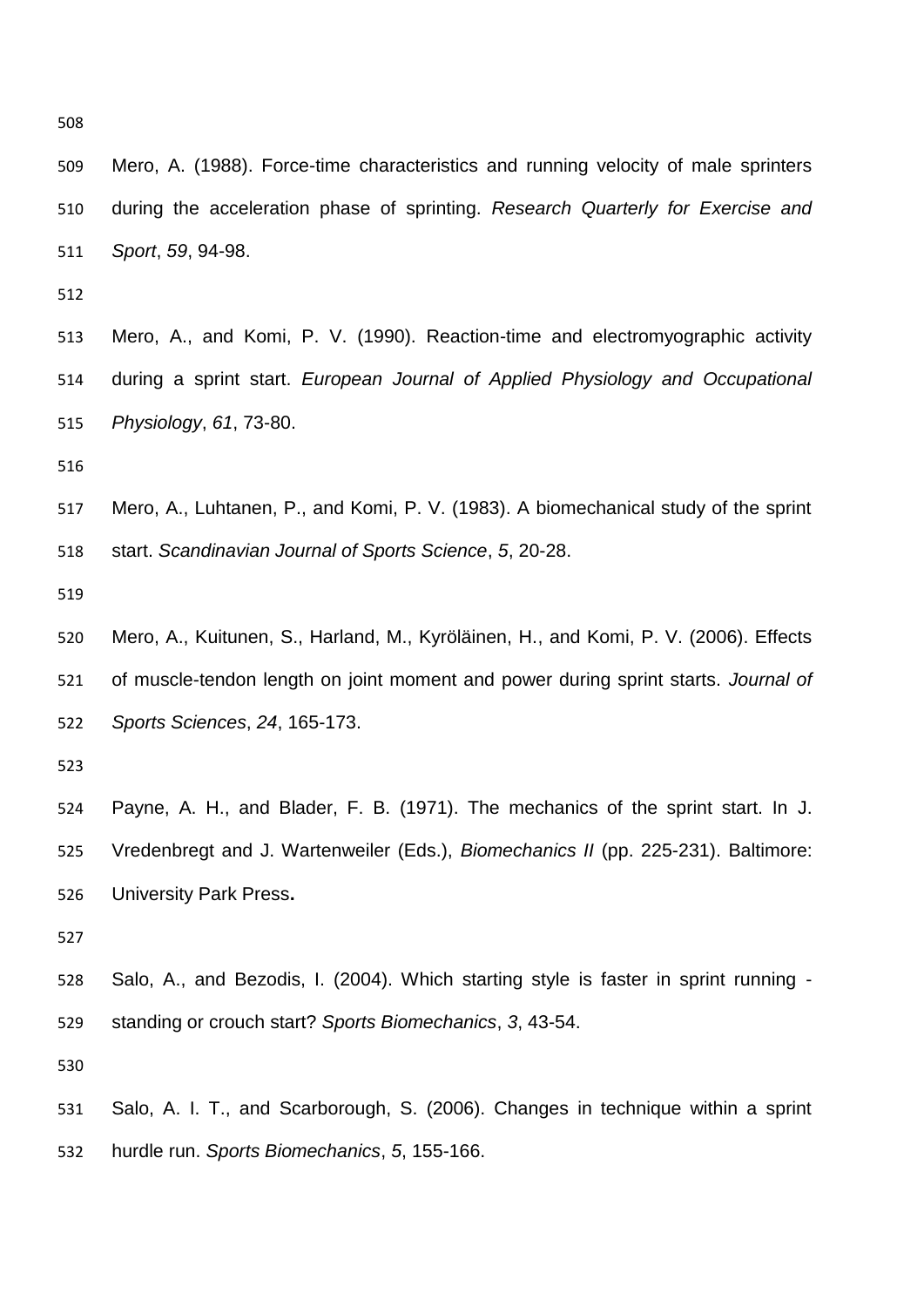| 534 | Schot, P. K., and Knutzen, K. M. (1992). A biomechanical analysis of 4 sprint start          |
|-----|----------------------------------------------------------------------------------------------|
| 535 | positions. Research Quarterly for Exercise and Sport, 63, 137-147.                           |
| 536 |                                                                                              |
| 537 | Vagenas, G., and Hoshizaki, T. B. (1986). Optimization of an asymmetrical motor              |
| 538 | skill: sprint start. International Journal of Sport Biomechanics, 2, 29-40.                  |
| 539 |                                                                                              |
| 540 | Willems, P. A., Cavagna, G. A., and Heglund, N. C. (1995). External, internal and            |
| 541 | total work in human locomotion. Journal of Experimental Biology, 198, 379-393.               |
| 542 |                                                                                              |
| 543 | Winter, D. A. (1978). Calculation and interpretation of mechanical energy of                 |
| 544 | movement. Exercise and Sport Sciences Reviews, 6, 183-201.                                   |
| 545 |                                                                                              |
| 546 | Winter, D. A. (1990). Biomechanics and Motor Control of Human Movement. New                  |
| 547 | York: Wiley.                                                                                 |
| 548 |                                                                                              |
| 549 | Yu, B., and Hay, J. G. (1996). Optimum phase ratio in the triple jump. Journal of            |
| 550 | Biomechanics, 29, 1283-1289.                                                                 |
| 551 |                                                                                              |
| 552 |                                                                                              |
| 553 | <b>Appendix</b>                                                                              |
| 554 | The accuracy of different methods for calculating block velocity                             |
| 555 | In addition to the method used to calculate block velocity from high-speed video data        |
| 556 | in this article (i.e. the first derivative of a linear polynomial fitted through raw CM data |
| 557 | from the subsequent flight phase), the accuracy of two other available methods for           |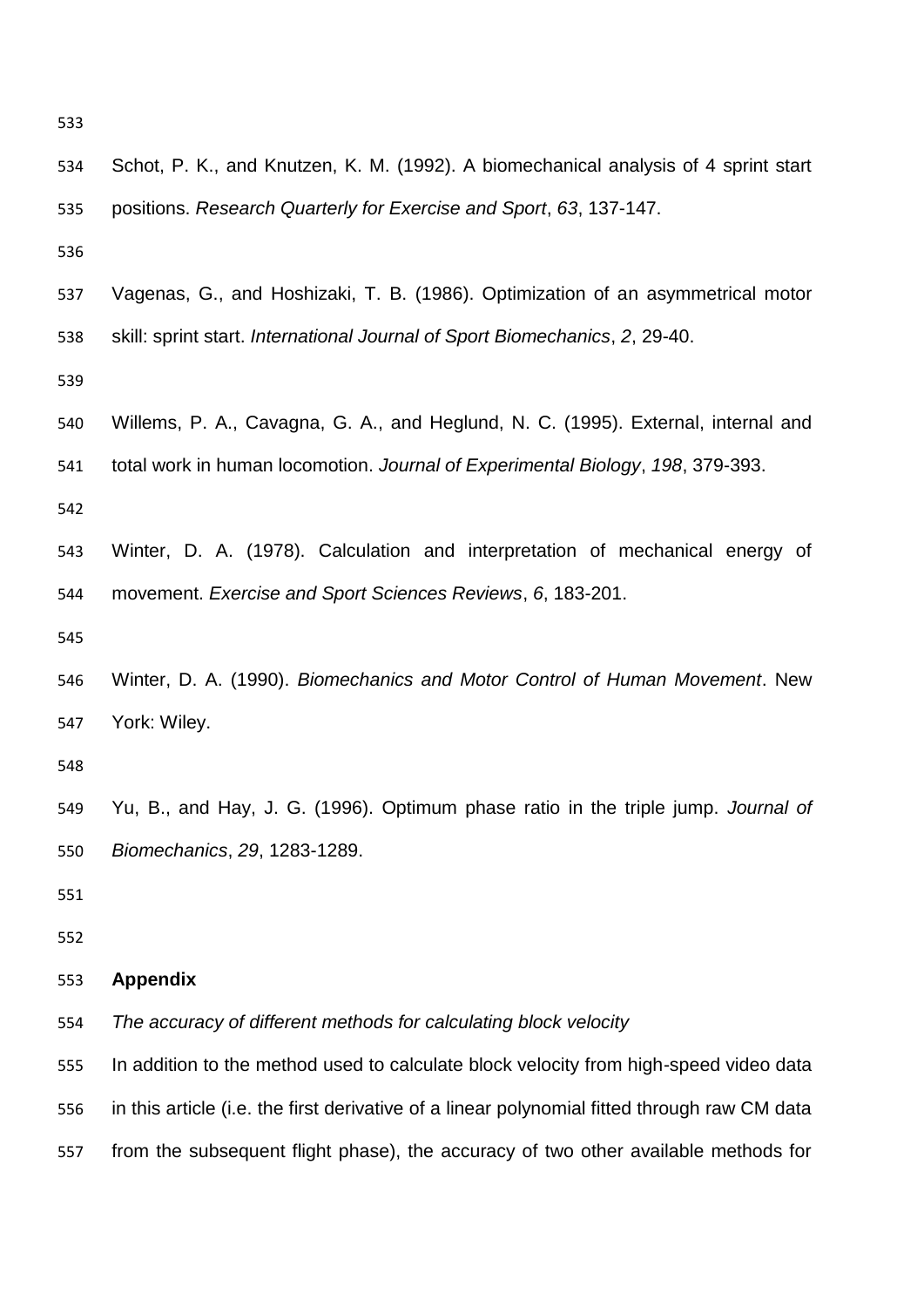calculating block velocity was assessed to ensure that the most accurate method was used. Firstly, the commonly adopted process of digitally filtering the CM data from the block phase and first flight, and extracting the instantaneous block exit velocity was undertaken. Secondly, the gradient of a straight line fitted between the raw CM displacement data from first and last frames of flight only was calculated (Yu and Hay, 1996). The block velocity values obtained from these two methods were compared to the criterion force platform data using a 95% limits of agreement approach (Bland and Altman, 1986). Relative to the criterion data, the digital filtering 566 method yielded systematic and random errors of  $+0.084 \pm 0.190$  m/s, respectively, whilst the method of Yu and Hay (1996) yielded systematic and random errors of  $568 + 0.018 \pm 0.056$  m/s, respectively. Despite using the same raw displacement data, these methods were less accurate than the polynomial method ultimately used in the 570 current article (systematic and random errors of  $+0.005 \pm 0.048$  m/s).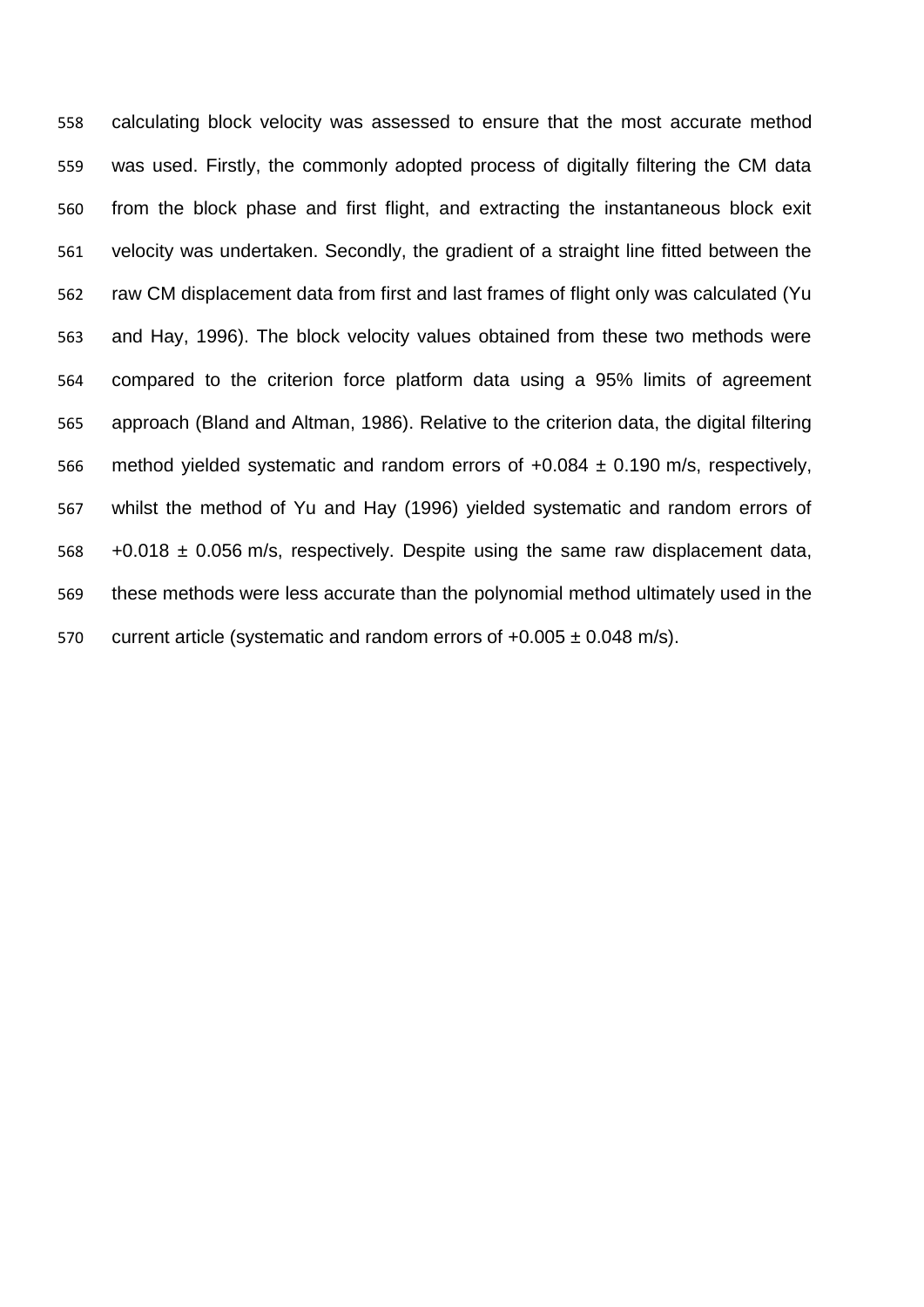Table 1. Force transducer-based estimates of block velocity for male sprinters of a similar ability range to those in the current study (mean ± *s*).

| Study                | n               | PB <sup>*</sup> (s) (range if reported) | Block velocity (m/s) |
|----------------------|-----------------|-----------------------------------------|----------------------|
| Baumann (1976)       | 12 <sup>2</sup> | $10.35 \pm 0.12$ (10.20 – 10.60)        | $3.60 \pm 0.20$      |
| Baumann (1976)       | 8               | $11.11 \pm 0.16 (10.90 - 11.40)$        | $3.10 \pm 0.15$      |
| Baumann (1976)       | 10              | $11.85 \pm 0.24$ (11.60 – 12.40)        | $2.90 \pm 0.20$      |
| Mero (1988)          | 8               | $10.79 \pm 0.21$ (10.45 – 11.07)        | $3.46 \pm 0.32$      |
| Mero and Komi (1990) | 4               | $10.76 \pm 0.19$                        | $3.42 \pm 0.38$      |
| Mero and Komi (1990) | $\overline{4}$  | $10.82 \pm 0.23$                        | $3.50 \pm 0.22$      |

 $*$  PB = 100 m personal best time.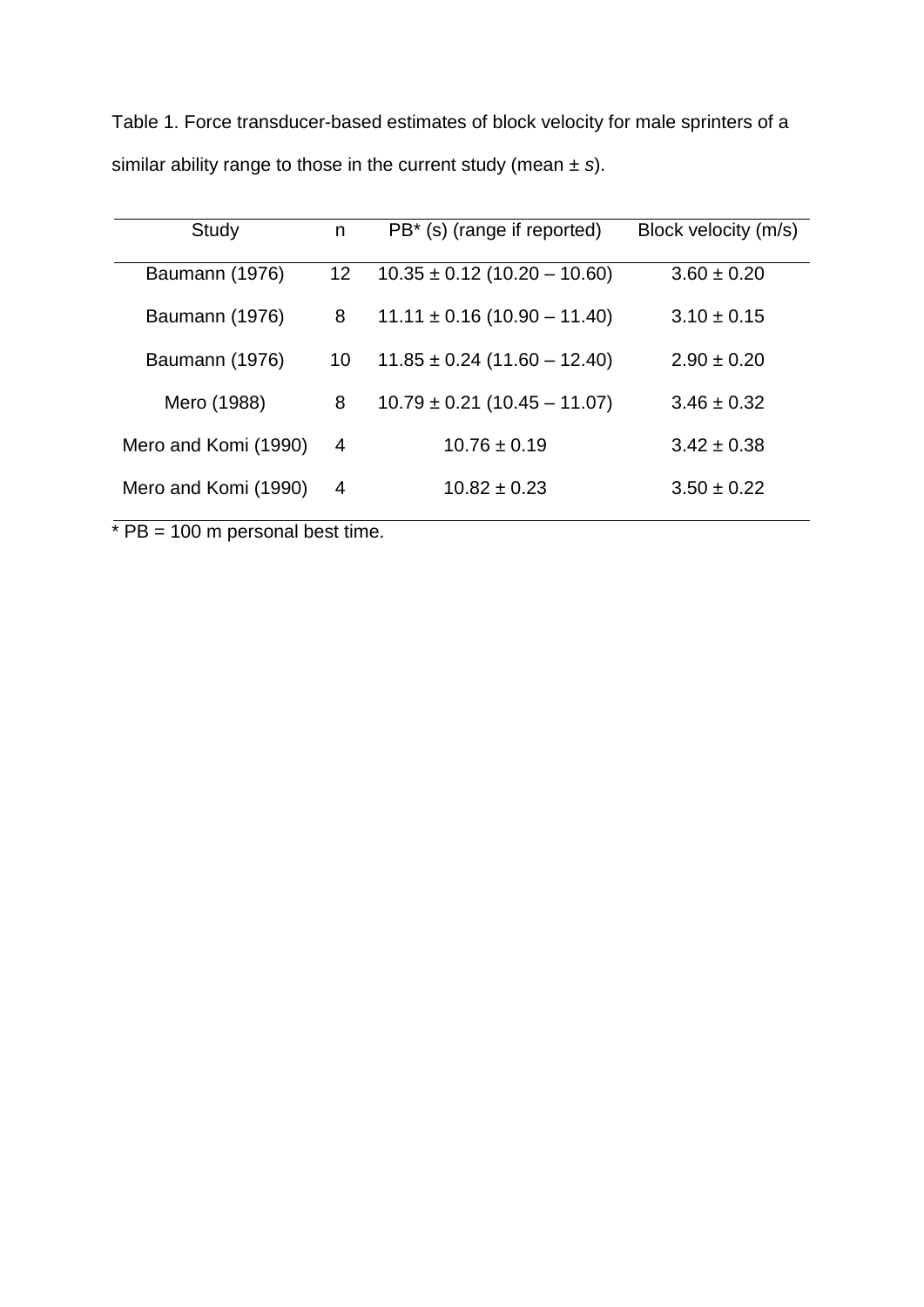| Sprinter    | 100 m PB<br>(s) | <b>Block</b><br>velocity<br>(m/s) | Horizontal<br>block<br>acceleration<br>$(m/s^2)$              | Average<br>horizontal<br>external<br>block power<br>(W) | Normalised<br>average<br>horizontal<br>external block<br>power |
|-------------|-----------------|-----------------------------------|---------------------------------------------------------------|---------------------------------------------------------|----------------------------------------------------------------|
| A           | 10.53           | $3.52 \pm 0.06$                   | $10.52 \pm 0.58$                                              | $1449 \pm 95$                                           | $0.63 \pm 0.04$                                                |
| B           | 10.70           | $3.83 \pm 0.09$                   | $10.55 \pm 0.13$                                              | $1703 \pm 57$                                           | $0.66 \pm 0.02$                                                |
| $\mathsf C$ | 10.90           | $3.00 \pm 0.01$                   | $7.94 \pm 0.14$                                               | $912 \pm 14$                                            | $0.40 \pm 0.01$                                                |
| D           | 11.10           | $3.28 \pm 0.12$                   | $9.43 \pm 0.44$                                               | $1113 \pm 93$                                           | $0.52 \pm 0.04$                                                |
| Е           | 11.19           | $3.31 \pm 0.04$                   | $10.56 \pm 0.08$                                              | $1298 \pm 24$                                           | $0.58 \pm 0.01$                                                |
| F           | $11.2*$         | $3.39 \pm 0.11$                   | $9.69 \pm 0.31$                                               | $1013 \pm 63$                                           | $0.56 \pm 0.03$                                                |
| G           | $11.2*$         | $3.13 \pm 0.03$                   | $8.75 \pm 0.27$                                               | $953 \pm 33$                                            | $0.47 \pm 0.02$                                                |
| H           | $11.3*$         | $3.24 \pm 0.09$                   | $8.95 \pm 0.18$                                               | $874 \pm 35$                                            | $0.48 \pm 0.02$                                                |
| I           | $11.3*$         | $3.41 \pm 0.06$                   | $8.06 \pm 0.21$                                               | $803 \pm 32$                                            | $0.46 \pm 0.02$                                                |
| J           | 11.55           | $3.11 \pm 0.07$                   | $8.49 \pm 0.15$                                               | $966 \pm 37$                                            | $0.44 \pm 0.02$                                                |
| K           | $11.6*$         | $2.97 \pm 0.07$                   | $8.14 \pm 0.21$                                               | $951 \pm 42$                                            | $0.41 \pm 0.02$                                                |
| L           | $11.6*$         | $3.12 \pm 0.08$                   | $8.58 \pm 0.51$                                               | $1097 \pm 93$                                           | $0.44 \pm 0.04$                                                |
|             |                 |                                   | Mean $\pm$ s 11.30 $\pm$ 0.42 3.28 $\pm$ 0.24 9.14 $\pm$ 0.99 | $1094 \pm 264$                                          | $0.51 \pm 0.09$                                                |

Table 2. High-speed video recorded measures of block phase performance for each of the 12 sprinters (mean ± *s*).

\* 100 m personal best (PB) times reported to the nearest 0.1 s are hand timed. The presented mean value includes a standard 0.24 s adjustment to the hand timed values.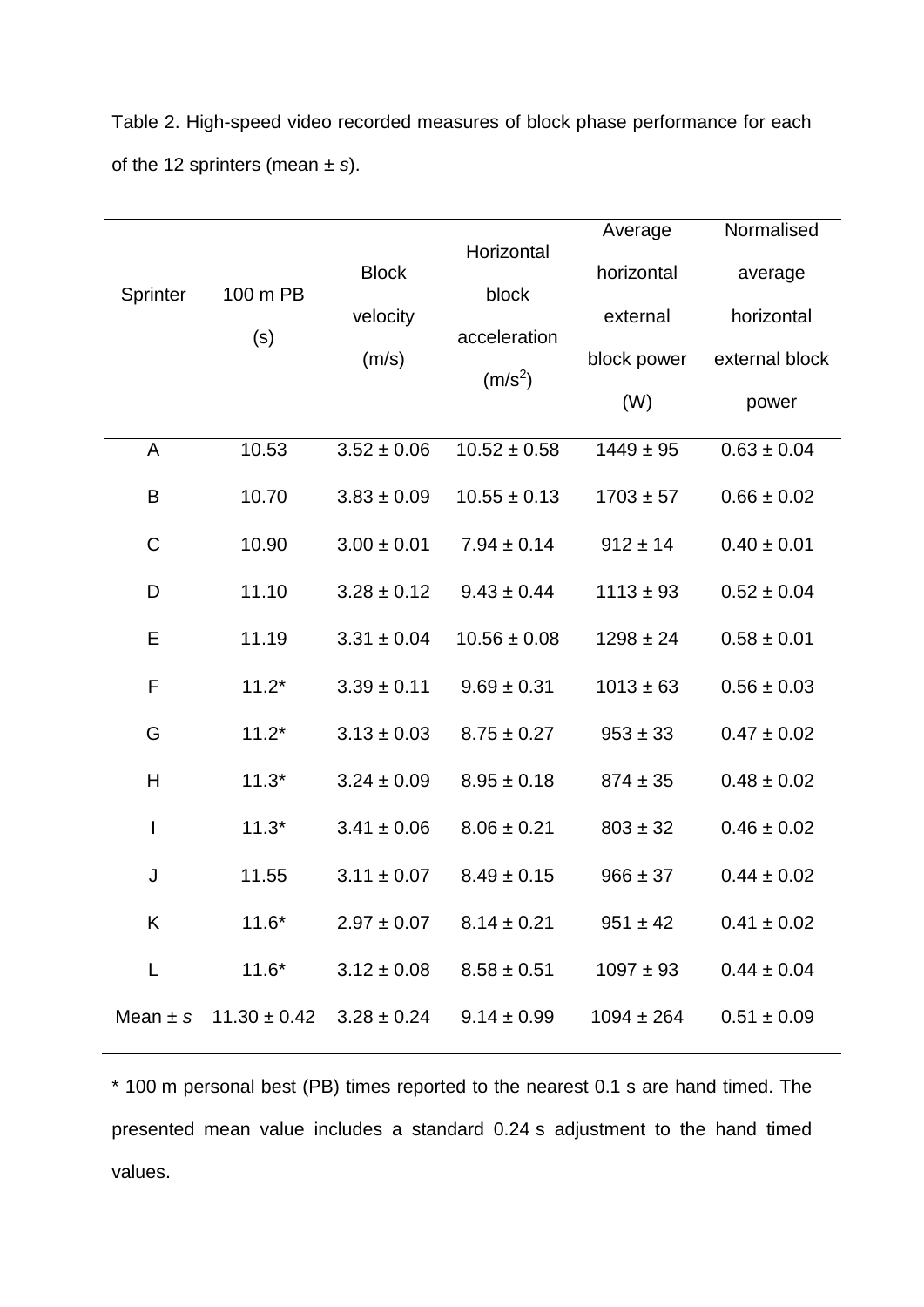

Figure 1. Rank order of all of the 12 sprinters using each of the different performance measures.